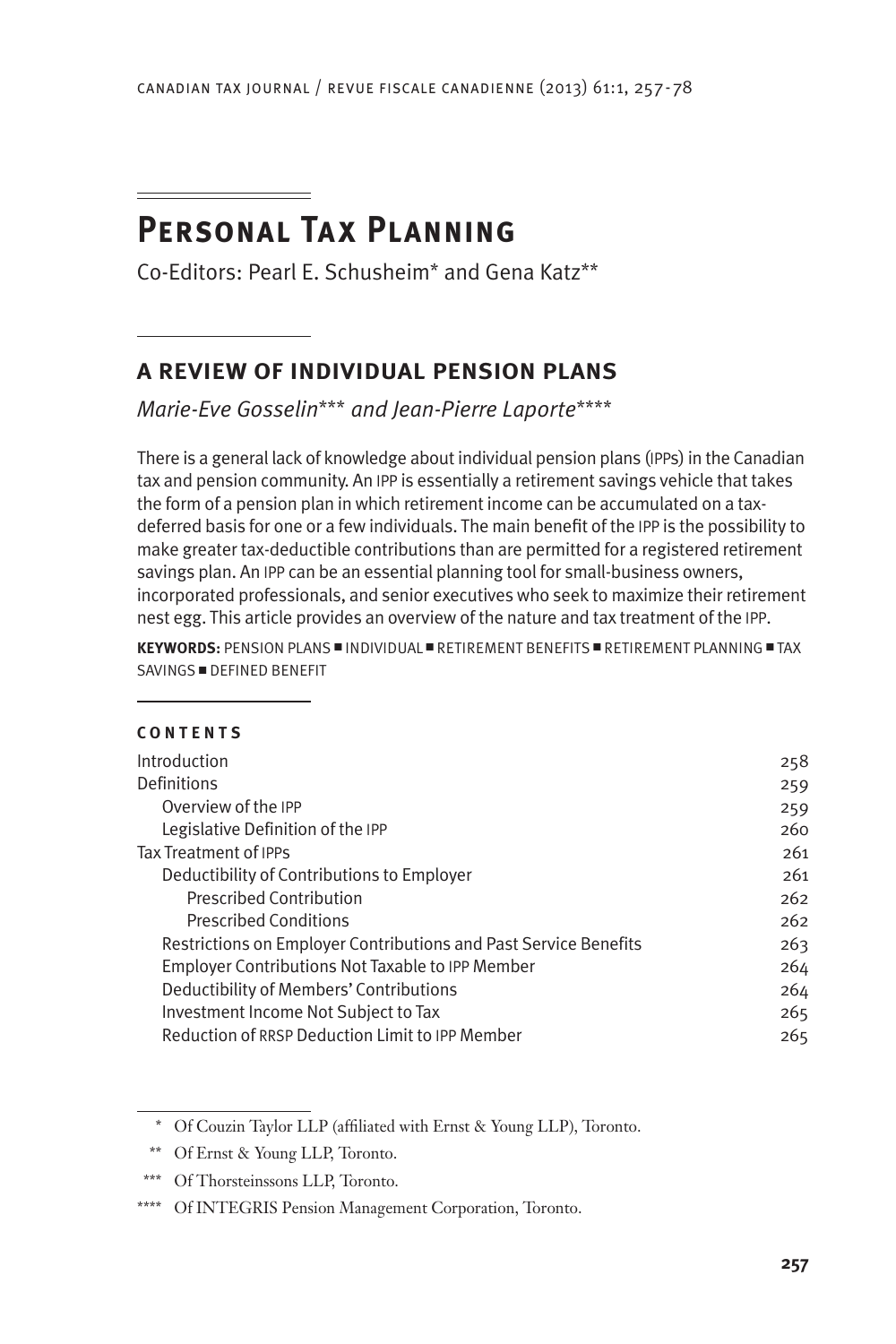<span id="page-1-0"></span>

| <b>Maximum Annual Retirement Benefits</b>                     | 266 |
|---------------------------------------------------------------|-----|
| Tax-Free Transfer Between Registered Plans                    | 266 |
| Taxation of Distributions to the Member                       | 267 |
| Revocation of Registration                                    | 269 |
| <b>Grounds for Revocation</b>                                 | 269 |
| <b>Primary Purpose Test</b>                                   | 269 |
| Becoming a Revocable Plan                                     | 271 |
| Tax Consequences of Revocation                                | 271 |
| Advantages and Disadvantages of IPPs                          | 272 |
| Advantages                                                    | 272 |
| Defined Benefit Plan                                          | 272 |
| Increased Contributions and Maximization of Retirement Income | 272 |
| Variety of Permitted Investments                              | 274 |
| Flexibility in the Plan Terms                                 | 275 |
| Creditor Proofing                                             | 276 |
| <b>Disadvantages</b>                                          | 276 |
| Setup and Administration Costs                                | 276 |
| <b>Mandatory Funding</b>                                      | 277 |
| The Locking-In Feature                                        | 277 |
| Conclusion                                                    | 278 |
|                                                               |     |

#### **INTRODUCTION**

While much has been said and written about the registered retirement savings plan (RRSP), its superior competitor, the individual pension plan (IPP), has not attracted much publicity, and still remains in relative obscurity. An IPP is sometimes referred to as a "supersized" tax-assisted retirement plan for a certain group of individuals, designed to provide greater retirement benefits than the RRSP.

Very generally, an IPP is a defined benefit pension plan that is established by an employer for the benefit of a very small number of employees. The key tax advantage of the IPP is the ability to contribute amounts that are considerably higher than those permitted under the RRSP rules. The contributions made by the employer (and by the employee, if allowed) are deductible in computing income. The pension benefits are then taxable in the hands of the employee when received in retirement.

IPPs may soon become as popular as RRSPs for the right candidates. This article examines the nature and treatment of the IPP for income tax purposes, and then reviews some of the most notable advantages and disadvantages associated with this type of plan. While the focus of the article is on the rules in the Canadian Income Tax  $Act$ <sup>1</sup> it should be noted that IPPs are also subject to additional legal requirements under the governing pension benefits legislation. Thus, the material presented here does not purport to provide an exhaustive review of all the rules applicable to such

<sup>1</sup> RSC 1985, c. 1 (5th Supp.), as amended (herein referred to as "the Act"). Unless otherwise stated, statutory references in this article are to the Act and the regulations thereunder.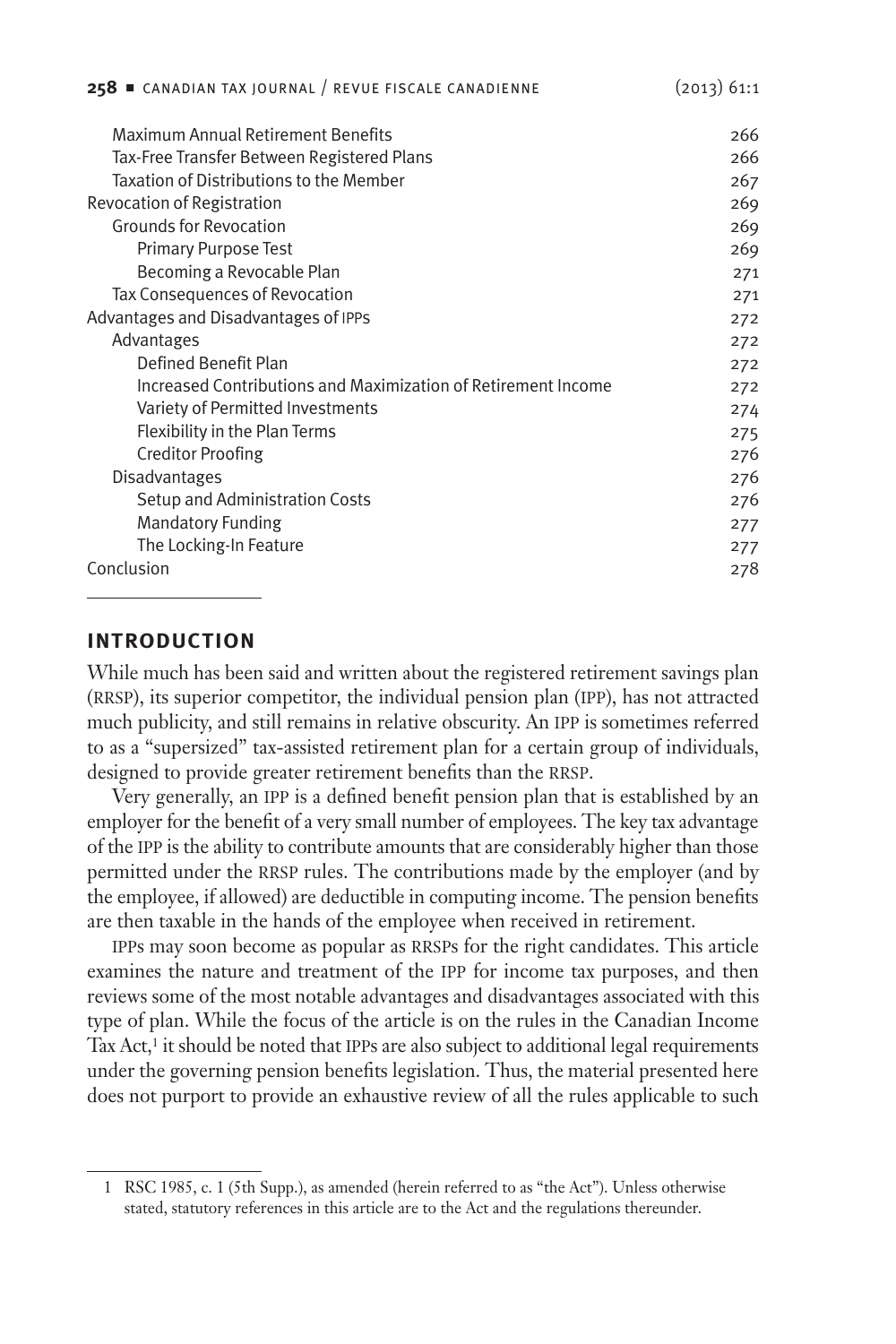<span id="page-2-0"></span>plans, and professional advice is strongly recommended for anyone seeking to understand the legal implications of an IPP in particular circumstances.

# **DEFINITIONS Overview of the IPP**

Conceptually, an IPP is a pension plan with a defined benefit provision<sup>2</sup> created by an employer for the benefit of a significant employee (such as a majority shareholder) or for a small group of significant employees (such as two or three high-ranking executives). Since the IPP is a defined benefit plan, the annual pension and other ancillary benefits payable under the IPP at retirement will be defined by the terms of the plan and will generally be based on the employment income earned by the member over a certain period of time.

An IPP is generally thought not to be tax-effective for an employee who is not considered a high earner and who is relatively young (that is, under the age of 40). Generally, if the plan member is older and earns a high salary, the tax effectiveness of the IPP will be achieved since there is less time to accumulate the promised pension benefits (which will be based on the member's high earnings with the employer) and, therefore, larger annual tax-deductible contributions will be permitted.

For individuals under the age of 40, especially those with little or no prior service to purchase with the corporate employer, the amount of annual IPP contributions required to fund the promised benefits will be relatively small, since there are many years left before retirement to generate the pension benefits. In fact, the annual IPP contributions may be lower than the individual's RRSP deduction limit, thereby resulting in a lower tax-deductible contribution. Further, owing to the pension adjustment (PA) system (discussed below), a young individual who participates in an IPP will generally be prohibited from contributing fully to his or her RRSP, even though the amounts contributed to the IPP may be substantially less than the individual's RRSP contribution limit. It follows that below a certain age, more money can generally be saved more tax-effectively in the individual's RRSP than in an IPP. Thus, in those circumstances, the RRSP would be the more appropriate, and the more cost-effective, tax-deferral retirement vehicle.

In contrast, under a defined benefit plan, the benefits are based on the promise or guarantee of specific future pension benefits to the employee. For example, a defined benefit plan will usually provide for an annual pension equal to a percentage of the employee's earnings over a given period. Accordingly, the amount of contributions required today to fund the promised benefits will be determined by actuarial calculations and assumptions, based on certain factors such as the employee's average earnings and length of service.

<sup>2</sup> Pursuant to subsection 147.1(1), the Act defines a "defined benefit provision" as being the contrary of a "money purchase provision." Under a pension plan with a "money purchase provision," the pension benefits are based on the amount of funds that are in the plan at any given time. The funds will generally consist of contributions that have been made by the member (and/or another person, such as an employer) plus any investment income earned on those contributions. The best-known example of a money purchase plan is the RRSP.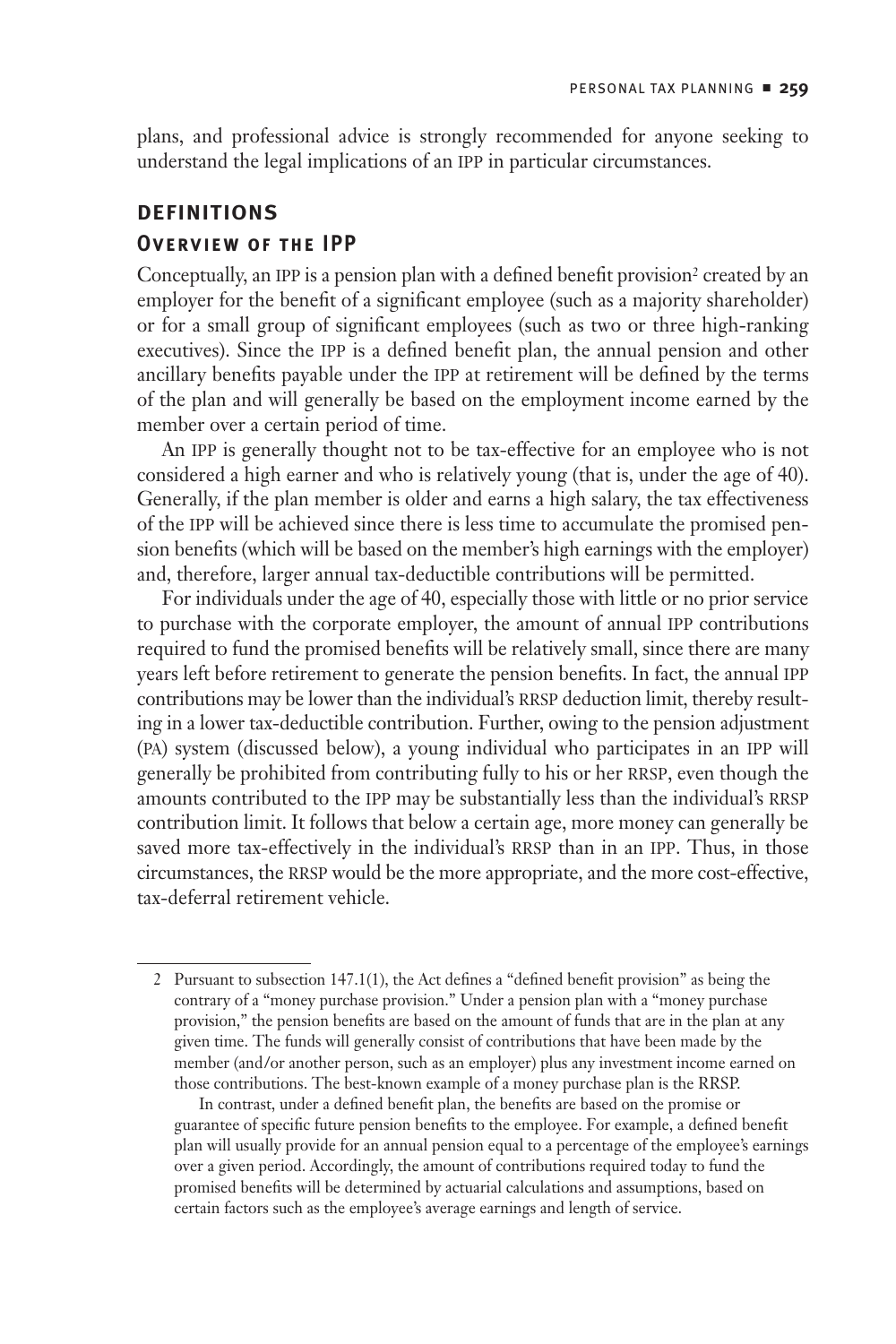#### <span id="page-3-0"></span>**Legisl ative Definition of the IPP**

Since, by definition, an IPP is a pension plan, it is subject to either provincial or federal pension benefits legislation. For income tax purposes, the definition of an IPP is very broad: generally, it is a registered pension plan (RPP) (that is, a pension plan registered with the Canada Revenue Agency [CRA]) that contains a defined benefit provision and has fewer than four individual members at least one of whom is related to the participating employer.<sup>3</sup>

An individual member will be "related" to the participating employer<sup>4</sup> if

- <sup>n</sup> the individual is connected to the employer by blood relationship, marriage, common-law partnership, or adoption; or
- <sup>n</sup> where the employer is a corporation, the individual controls the employer, or is a member of a related group that controls the employer, or the individual is related to the person who controls the employer or to a person who is a member of a related group that controls the employer.

"Control" in this context means de jure control—that is, ownership of more than 50 percent of the voting shares with the ability to elect a majority of the board of directors.<sup>5</sup>

Most IPPs are established for one individual who is a person related to the employer, such as the controlling shareholder of the employer. An IPP can be established, for example, by a corporation for the benefit of its owner-manager.

The characterization of a pension plan as an IPP will trigger the application of specific tax rules that are designed to limit tax-deferral opportunities for plan members by requiring minimum withdrawals from the IPP once the member reaches 71 years of age. Also, benefits provided under an IPP in respect of past service (as opposed to current service) rendered by a plan member must generally be funded by the member's existing retirement savings before contributions can be made to the plan to fund the past service benefits. These rules, which apply only to IPPs and not to other RPPs, are discussed in more detail below.

These restrictions may provide an incentive to create a pension plan that is similar to an IPP but does not meet the membership requirement in the definition in order to avoid IPP status. For instance, one could create a pension plan with four or more members, or for a group of three or fewer highly paid executives, none of whom are related to the employer. Nevertheless, such a plan may be regarded as an IPP. The regulations provide that a defined benefit RPP will be an IPP if the plan is otherwise a "designated plan" and it is reasonable to conclude that the rights of one or more members under the plan exist primarily to avoid IPP status.<sup>6</sup>

<sup>3</sup> Regulation 8300(1), paragraph (a) of the definition of "individual pension plan."

<sup>4</sup> Paragraphs 251(2)(a) and (b).

<sup>5</sup> *Duha Printers (Western) Ltd. v. Canada*, [1998] 1 SCR 795.

<sup>6</sup> Regulation 8300(1), paragraph (b) of the definition of "individual pension plan."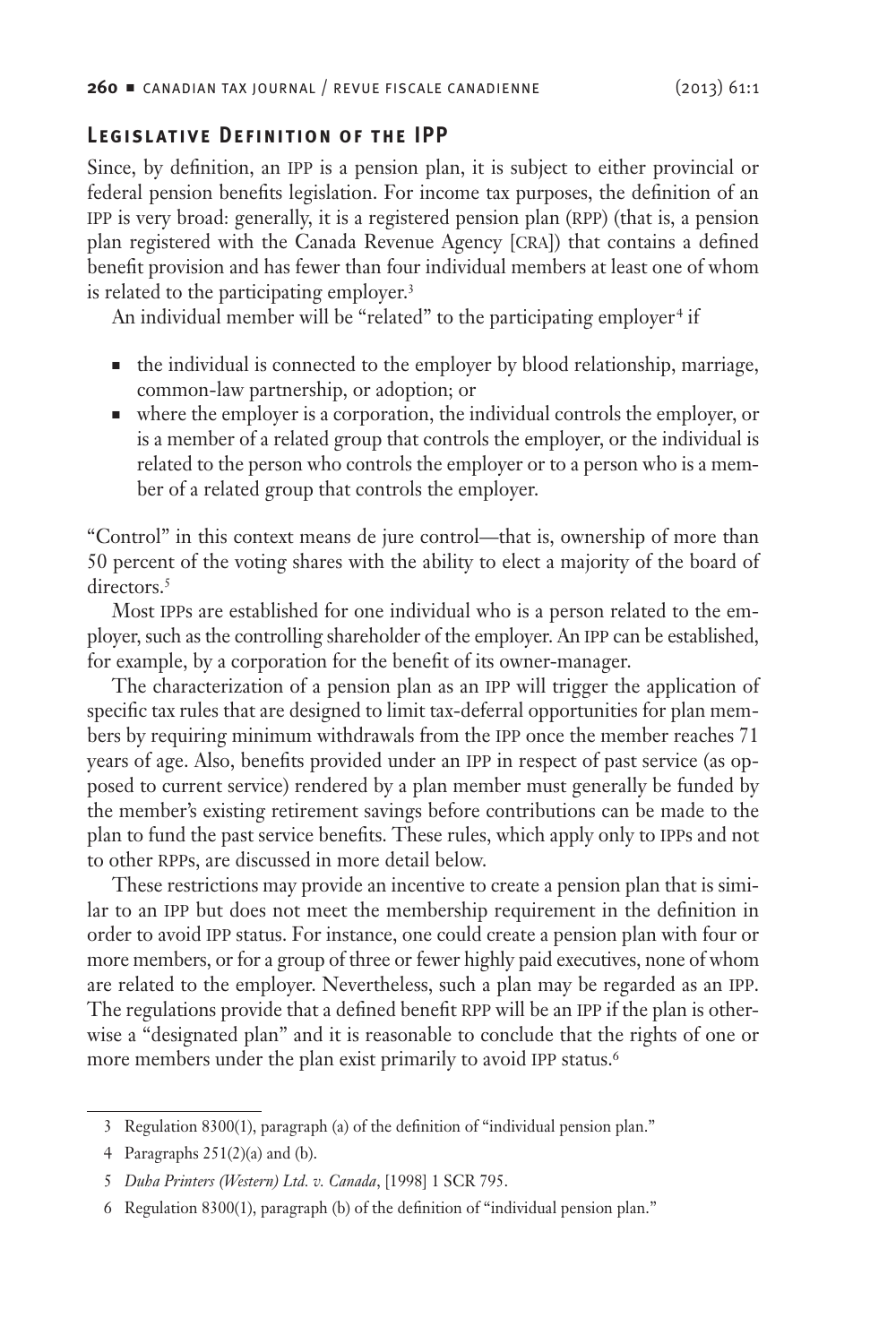<span id="page-4-0"></span>A "designated plan" is a defined benefit pension plan that is comparable to an IPP. It is generally defined as an RPP that contains a defined benefit provision and that is not maintained pursuant to a collective bargaining agreement, where over 50 percent of the pension credits that accrue under the plan in a year are in respect of one or more "specified individuals."7 In general terms, a specified individual<sup>8</sup> is an individual

- <sup>n</sup> who was, at any time in the year, "connected"9 with the employer participating in the plan (such as an owner-manager); or
- <sup>n</sup> whose annual remuneration from the employer exceeds 2.5 times the year's maximum pensionable earnings (YMPE) under section 18 of the Canada Pension Plan<sup>10</sup> (CPP).

With respect to the latter condition, under the CPP the remuneration threshold would be equal to \$125,250 for the 2012 year, since the YMPE for that year is \$50,100. Such highly paid, non-connected individuals are typically referred to as the executives of an employer.

The features of a designated plan bear a close resemblance to those of an IPP in that both types of plan are defined benefit RPPs that are usually established for individuals related to or closely connected to the sponsoring employer (such as the shareholder of a corporate employer). As described below, a designated plan is subject to special rules that restrict the funding of the plan on a going forward basis—that is, rules that limit the amount of tax-deductible contributions that can be made to the plan in respect of an employee's current service. In practice, most IPPs will fall within the definition of a designated plan and thus will be subject to the maximum funding rules discussed below in respect of current service. In addition to these rules, as indicated above, an IPP will be required to comply with specific requirements dealing with annual withdrawals and funding of past service benefits.

# **TAX TREATMENT OF IPPs**

# **DEDUCTIBILITY OF CONTRIBUTIONS TO EMPLOYER**

One of the most significant tax advantages associated with the IPP is the deductibility of contributions made by an employer to the plan. The Act expressly provides that employer contributions to an IPP (by virtue of its being an RPP) are deductible in

<sup>7</sup> Regulation 8515(1). Pursuant to regulation 8515(2), once a plan becomes a designated plan, it will continue to be a designated plan in subsequent years unless the minister waives the application of this rule in writing.

<sup>8</sup> Regulation 8515(4).

<sup>9</sup> A person will generally be "connected" with an employer where the person owns at least 10 percent of the issued shares of the employer corporation (or of any other corporation related to the employer), or the person does not deal at arm's length with the employer: see regulation 8500(3). Special deeming rules also apply where shares are held by a trust or partnership.

<sup>10</sup> RSC 1985, c. C-8, as amended.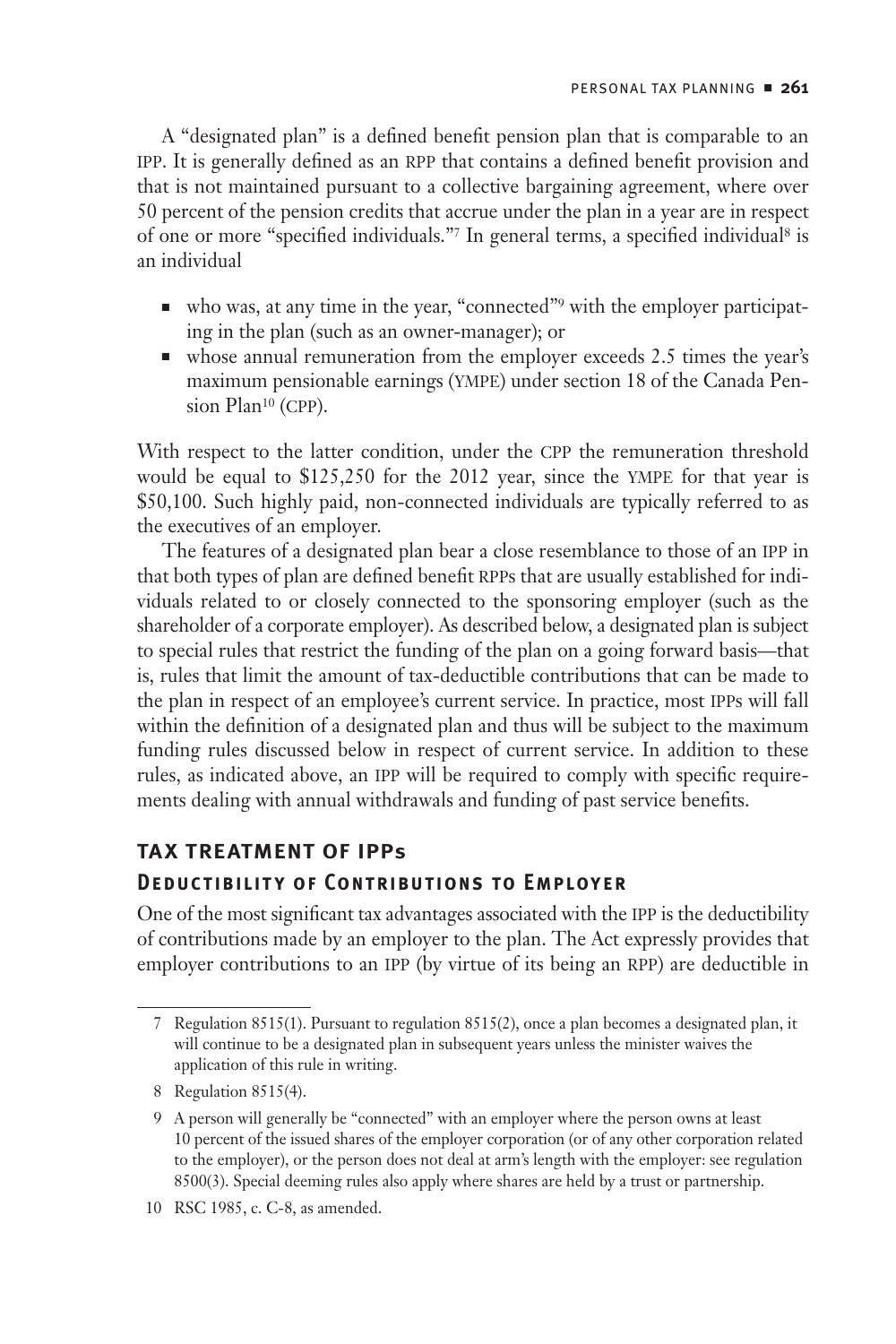<span id="page-5-0"></span>computing income.11 However, the deductibility of contributions is subject to various conditions,12 including a requirement that the contribution qualify as an "eligible contribution." Very generally, an eligible contribution is a "prescribed contribution" or a contribution that complies with "prescribed conditions" and is made pursuant to a recommendation of an actuary approved by the minister in writing.13

Eligible contributions will be deductible to the employer if made in the year or within 120 days after the end of the year.<sup>14</sup>

#### **Prescribed Contribution**

The rules relating to prescribed contributions are applicable only to defined benefit RPPs that are not designated plans. This will exclude most (if not all) IPPs since these plans will generally be considered to be designated plans. As a result, contributions to an IPP will be required to comply with prescribed conditions in order to be deductible. These conditions impose severe funding restrictions on the employer, as described below.

#### **Prescribed Conditions**

When an IPP is a designated plan (as will usually be the case), a number of funding restrictions are imposed to effectively reduce the amount of tax-deductible contributions that can be made by the employer. As noted above, in order to be an eligible contribution, and thus be deductible, the contribution must comply with prescribed conditions, and must be made pursuant to the recommendation of an actuary that is based on an actuarial valuation and approved by the minister.15

One of the prescribed conditions requires that employer contributions for a year be determined on the basis of a "maximum funding valuation."16 Generally, a maximum funding valuation is a valuation of the pension plan prepared by an actuary in accordance with certain restrictive assumptions set out in the regulations.<sup>17</sup>

Therefore, regardless of the benefits offered under the plan, the actual funding of a designated plan will always be limited in accordance with a maximum funding valuation based on prescribed assumptions. Despite concerns raised by actuaries that the prescribed assumptions result in insufficient funding for designated plans, the CRA has made it clear that those assumptions were not devised to reflect current

<sup>11</sup> Paragraph 20(1)(q) and subsection 147.2(1).

<sup>12</sup> These conditions are found in subsections 147.2(1) through (3), regulations 8515(5) through (8), and regulation 8516.

<sup>13</sup> Subsection 147.2(2). The actuary's recommendation must be based on an actuarial valuation that meets the specific requirements outlined in this provision.

<sup>14</sup> Subsection 147.2(1).

<sup>15</sup> See supra note 13.

<sup>16</sup> Regulation 8515(6)(a).

<sup>17</sup> Regulation 8515(7).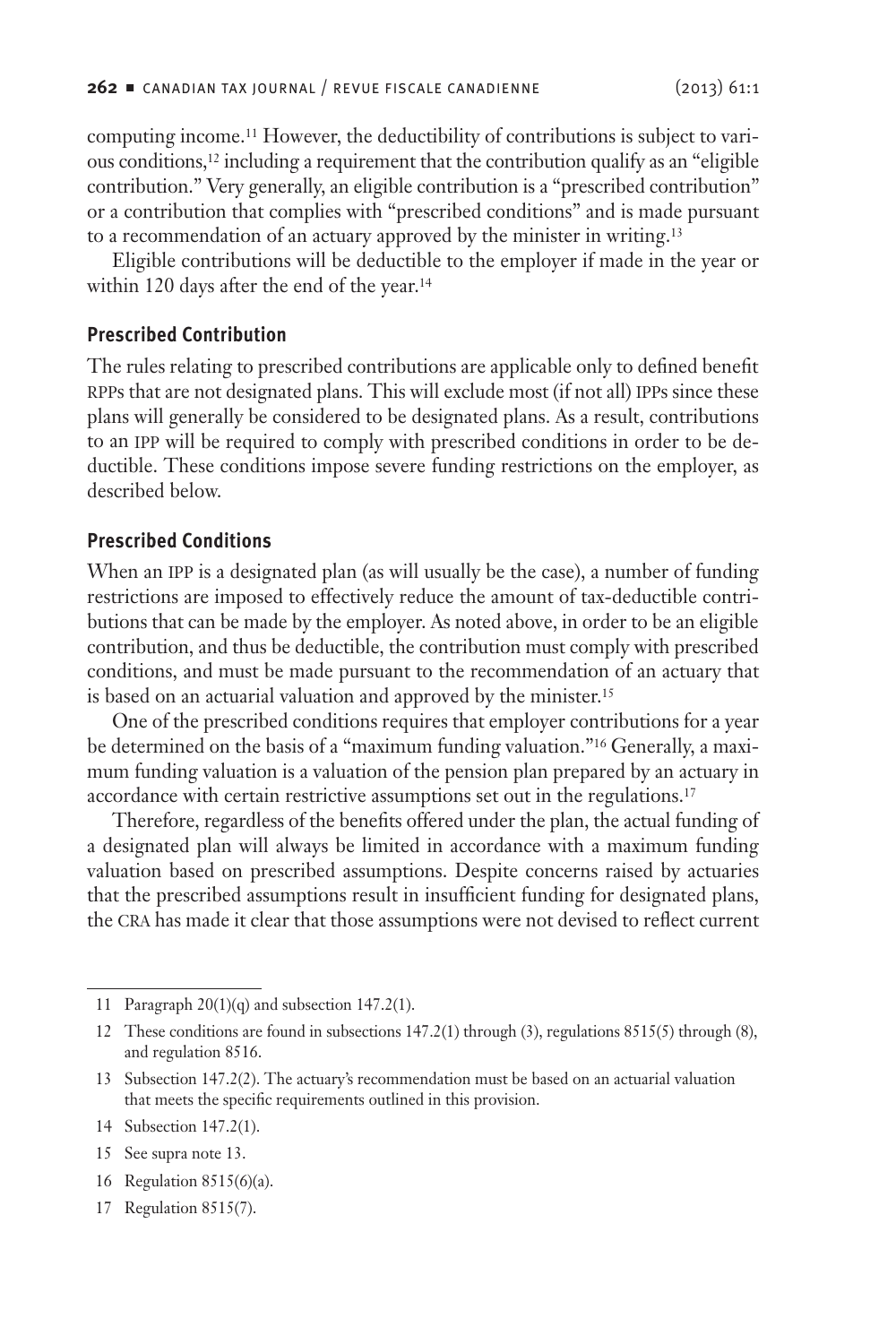<span id="page-6-0"></span>market conditions, but rather are intended to limit the deductible contributions to designated plans.18 Arguably, the prescribed assumptions will also limit or minimize the extent of tax planning that would otherwise be used with designated plans.

### **Restrictions on Employer Contributions and Pa st Service Benefits**

Once an IPP is established, the employer will be able to make contributions to fund benefits not only in respect of the employee's current service, but also for his or her past service prior to the establishment of the plan, going back to 1990.19 As a result, a participating employer might be allowed to make a one-time catchup payment to the IPP in respect of the member's past years of employment. This may provide an excellent opportunity for an employee with few or no funds in an RRSP to significantly augment his or her retirement savings through a single payment. In contrast, if the employee has substantial RRSP assets at the time of establishing the IPP, this advantage will lose its appeal since the past service contribution will be required to be funded first by the RRSP assets (as discussed below).

Both the contributions and the payment of pension benefits in respect of past service are subject to specific requirements. For instance, the funding and payment of past service benefits will require the minister to certify the "provisional past service pension adjustment" (provisional PSPA) of the member.20

The provisional PSPA of a pension plan member measures the value of past service benefits that have been credited to the member. Conceptually, the purpose of the provisional PSPA certification is to ensure that the member has sufficient unused RRSP deduction room to accommodate the past service benefits; otherwise, the minister will refuse to issue the certification, and the funding or payment of the past service benefits, as the case may be, will be prohibited. On the other hand, if the minister issues the certification, the provisional PSPA will reduce the individual's unused RRSP deduction room for the year.

The provisional PSPA of a member of an IPP requires that contributions in relation to past service be first funded out of the member's existing RRSP funds and unused RRSP deduction room before new contributions for past service may be made to the IPP. 21 Therefore, if the member contributed to an RRSP during the years of past service and has no unused RRSP deduction room, the individual will be required to transfer all or a portion of his or her RRSP assets to the IPP in order to obtain a certification of his or her provisional PSPA. After the transfer, any additional

<sup>18</sup> Canada Revenue Agency, Registered Plans Directorate, *Actuarial Bulletin* no. 2, October 2010. See also question 8 of "RPP Consultation Session," December 3, 2003 and question 8 of "RPP Consultation Session," November 30, 2005 (www.cra-arc.gc.ca/tx/rgstrd/cnslttns/menu-eng.html).

<sup>19</sup> Because it is now rare for an IPP to be created to fund benefits in respect of past service before 1991, the treatment of such cases is not discussed in this article.

<sup>20</sup> Paragraph 147.1(10)(a) and regulation 8307(2).

<sup>21</sup> Regulation 8304(10).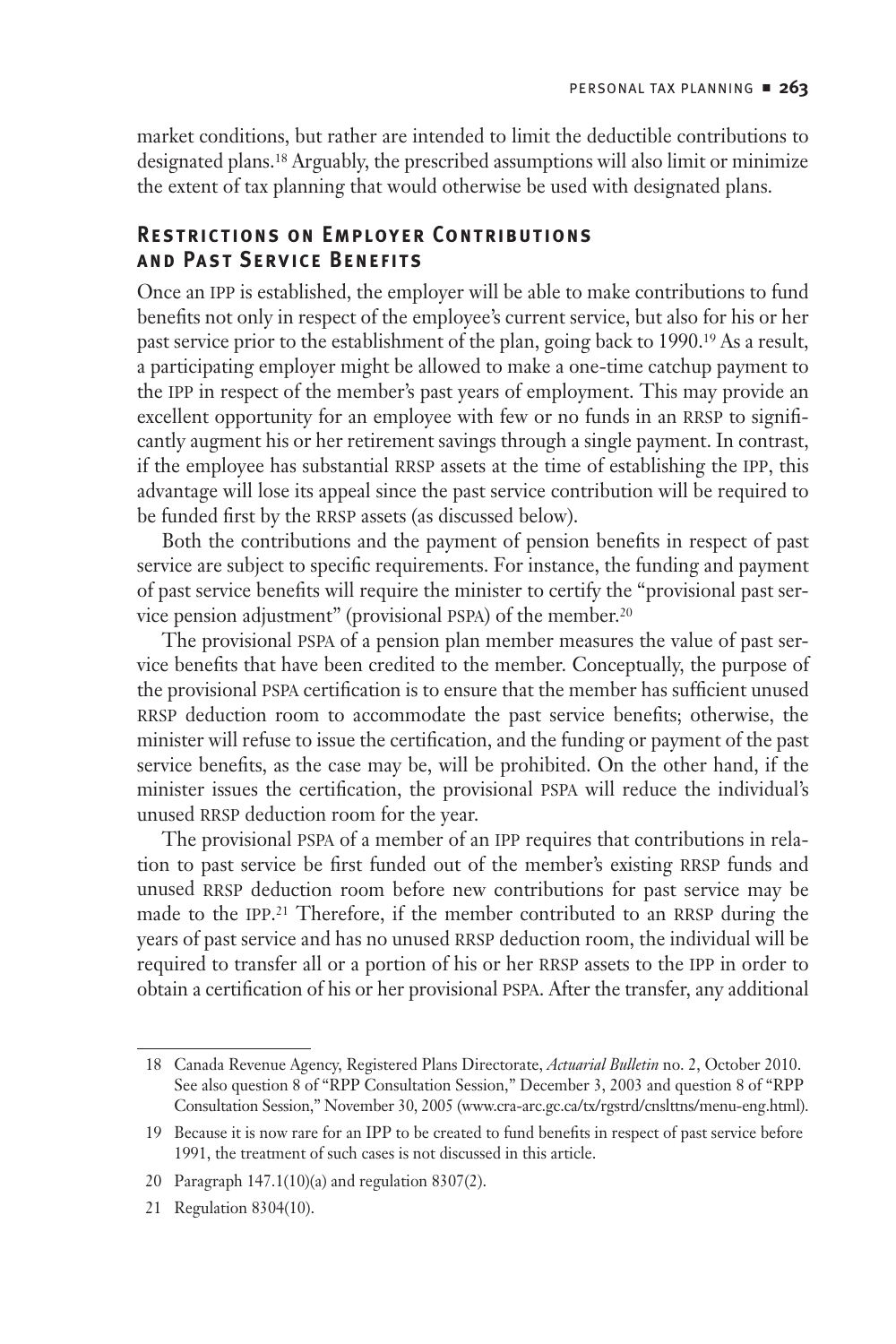<span id="page-7-0"></span>cost of providing the past service benefits may be funded by deductible employer contributions.

The following example illustrates how the certification of a plan member's provisional PSPA could be obtained in a hypothetical case.

#### *Example 1*

David, the 55-year-old owner of a small company, establishes an IPP beginning January 1, 2012. In addition to providing retirement benefits for future employment years, the IPP is designed to provide retirement benefits in respect of David's past 20 years of employment with the company. David's actuary has determined that the cost of providing benefits for the past service is \$600,000. To simplify the analysis, this amount is also assumed to be David's provisional PSPA (the value of the past service benefits credited to David). David also has assets in his RRSP with an aggregate value of \$850,000, and he has unused RRSP deduction room of \$50,000.

In this case, the minister would refuse to certify David's provisional PSPA (\$600,000) because David has only \$50,000 of unused RRSP deduction room. To obtain certification, David would be required to transfer \$550,000 out of his RRSP to his IPP. The amount of the transfer would reduce David's provisional PSPA to \$50,000. The minister would then certify this reduced provisional PSPA since it would be covered by the unused RRSP deduction room (\$50,000). The certification would, in turn, reduce David's unused RRSP deduction room to nil.

# **Employer Contributions Not Ta x able to IPP Member**

The Act provides that an employer's contributions to an IPP will not result in a taxable benefit to the employee.<sup>22</sup> However, following retirement, pension benefits received from the IPP will be fully taxable in the hands of the employee.

# **DEDUCTIBILITY OF MEMBERS' CONTRIBUTIONS**

While most IPPs are fully funded by the employer, an employee can also make contributions.23 Employee contributions, whether for current or past service, will generally be deductible in computing the employee's income if they are made in accordance with the terms of the plan as registered and the contributions relate to a period after 1989.

However, if the IPP is a designated plan, there is a further restriction on employee past service contributions: the member contributions must be "eligible contributions" as if they were made by the participating employer.24 As indicated above,

<sup>22</sup> Subparagraph 6(1)(a)(i).

<sup>23</sup> Paragraphs 8(1)(m) and 147.2(4)(a), and regulation 8502(b)(i). The amount of employee contributions must not exceed specified limits and must meet all applicable conditions under the regulations: see, for instance, regulations 8503(4)(a) and (b).

<sup>24</sup> Regulation 8515(9).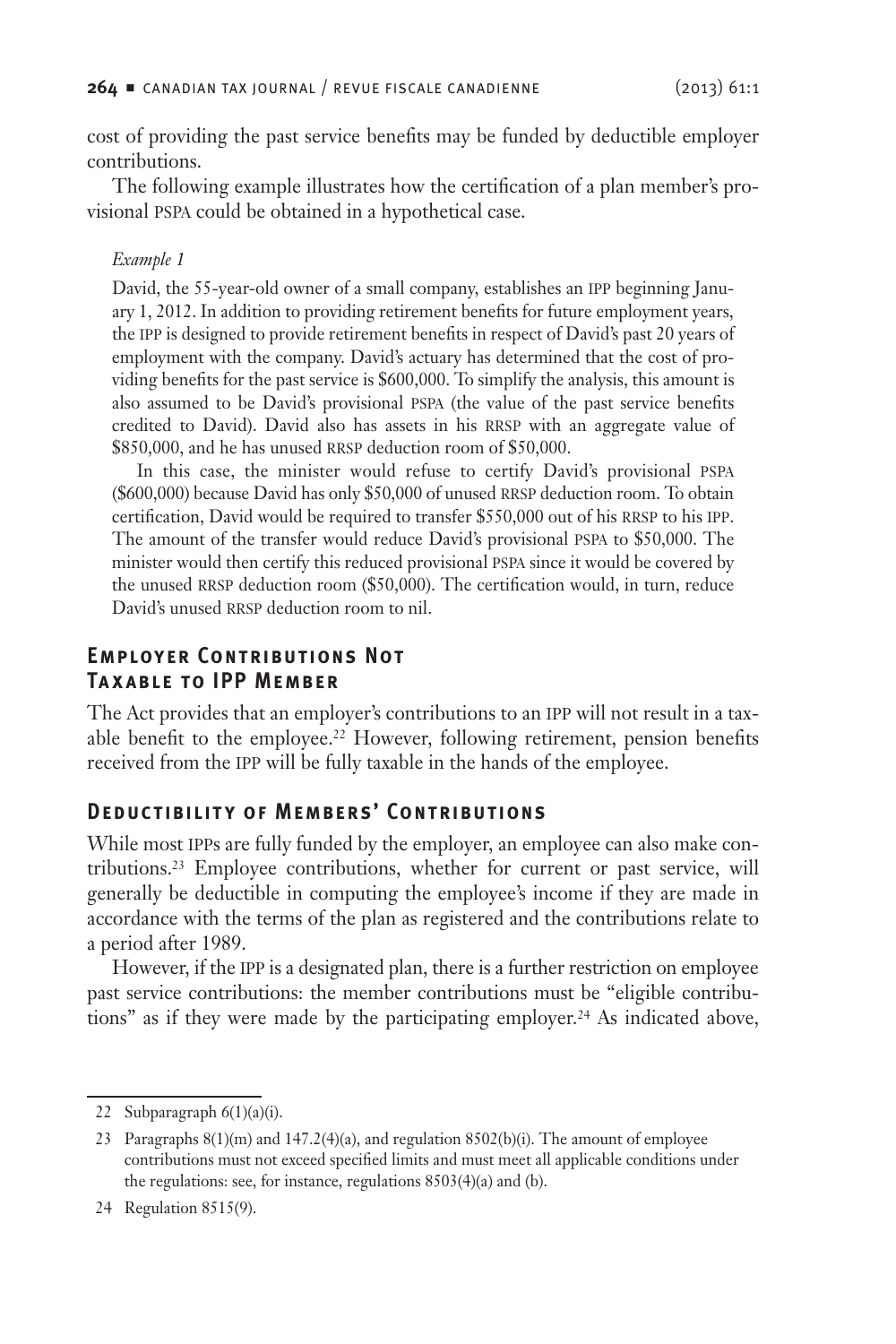<span id="page-8-0"></span>eligible contributions must be based on specific assumptions designed to limit the funding of benefits under designated plans. As a result, like employer contributions, employee contributions in respect of past service under an IPP that is a designated plan are limited by the maximum funding valuation assumptions that must be used by the actuary who will recommend the contributions.

# **INVESTMENT INCOME NOT SUBJECT TO TAX**

A trust governed by an RPP is not subject to tax on its income.25 Therefore, any investment income earned within the IPP trust will be exempt from tax under the Act.

### **Reduction of RRSP Deduction Limit to IPP Member**

Since the IPP aims at maximizing retirement benefits, the accrual of benefits under the IPP will reduce the amount that members can contribute to their RRSP (or to a spousal RRSP). The reduction is effected through the "pension adjustment" of the member.26

In general terms, a taxpayer's PA for a calendar year with respect to an RPP that has a defined benefit provision is the value of the benefits that have accrued under the plan during the year multiplied by 9, minus \$600.27 The purpose of the PA is to measure the annual retirement savings achieved by the individual in the employer's pension plan.

Once determined, the PA of a taxpayer for a particular year will reduce the taxpayer's RRSP deduction limit for the following year. The PA concept ensures that all taxpayers have access to comparable tax-assisted retirement savings regardless of the type of plan to which they belong.

As a result, in the year of joining an IPP, the member can generally contribute the maximum permissible to his or her RRSP as long as the member was not participating in an RPP in the previous year and is not connected with the employer.28 For subsequent years, the individual will be able to contribute to his or her RRSP only if the maximum RRSP deduction limit is not fully used with the IPP—that is, the PA arising under the IPP does not fully reduce the member's RRSP deduction limit.

<sup>25</sup> Paragraph 149(1)(o).

<sup>26</sup> A plan member's PA is computed on a calendar-year basis and must be reported by the participating employer on the T4 information return ("Statement of Remuneration Paid"): regulation 200.

<sup>27</sup> Regulations 8301(6) and 8302. For any given year, the PA of a plan member must not exceed the limits provided in subsection 147.1(8) or (9); otherwise, the plan will become a revocable plan (discussed below).

<sup>28</sup> Under regulation 8308(2), a member who is connected with the participating employer will generally not be able to make a contribution to his or her RRSP in the year in which the plan is established. The explanatory notes indicate that the purpose of this rule is to prevent connected persons from doubling their entitlement to tax assistance for retirement saving. See Canada, Department of Finance, *Explanatory Notes to Proposed Legislation Relating to Saving for Retirement* (Ottawa: Department of Finance, July 1991).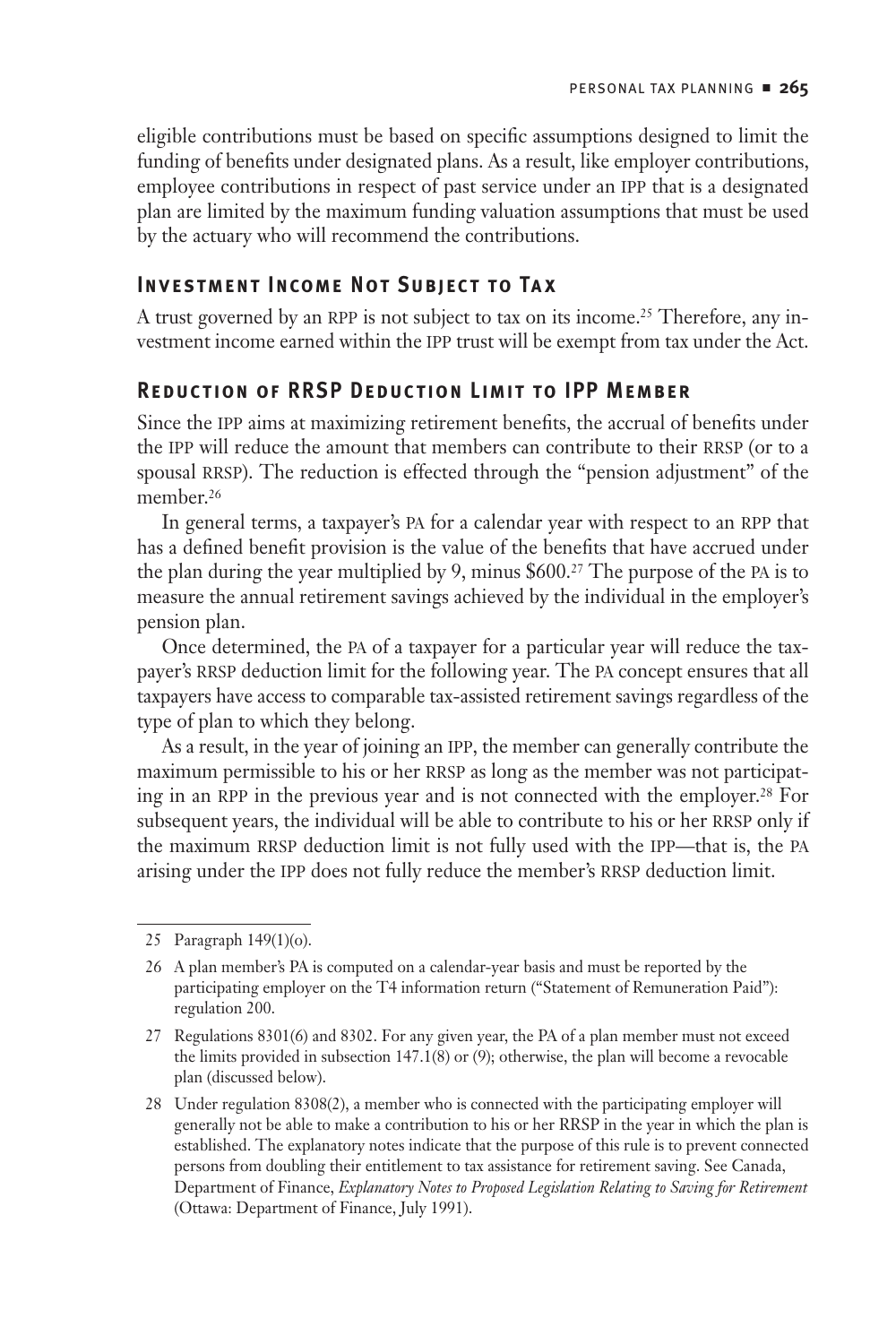#### <span id="page-9-0"></span>**Ma ximum Annual Retirement Benefits**

On the basis of a series of formulas and calculations, the regulations limit the annual pension (or lifetime retirement benefits) that an RPP member can receive in a calendar year after retirement.<sup>29</sup> After the first year of retirement, the maximum annual pension is adjusted to reflect increases in the average consumer price index.30

If the plan member was connected with the employer in any calendar year after 1990 but before the first year of retirement, a special rule known as the "career average restriction" will apply to further restrict the amount of annual pension benefits that can be paid to the member.<sup>31</sup>

### **Ta x-Free Tr ansfer Bet ween Registered Pl ans**

During the existence of an IPP, it may become desirable or necessary at some point to transfer pension funds out of the plan to another retirement vehicle. This will happen, for instance, if the plan is terminated for some reason, such as the retirement of the individual or the acquisition of the employer by a third party who does not want to assume the plan. In order to ensure that the transfer will not be taxable to the plan member, the Act will allow the transfer to be made on a tax-free basis if certain conditions are met.32 The rules generally apply to the transfer of a single amount from an RPP to another registered plan, such as an RRSP, a registered retirement income fund (RRIF),<sup>33</sup> or another RPP.

Where an amount (excluding surplus) is transferred from a defined benefit RPP to an RRSP, a RRIF, or a money purchase provision of an RPP, the amount so transferred cannot exceed a "prescribed amount."34

In general terms, the prescribed amount determines what portion of the commuted value of the pension can be transferred to another plan, based on the individual's age at the time of the transfer. In general terms, the commuted value represents the retirement benefits that have accrued to the individual as of a particular time. The prescribed amount typically reduces or limits the amount of the commuted value that can be transferred; therefore, the tax-sheltering benefit for the balance transferred

31 Regulation 8504(1)(a)(i).

- 33 In most cases, the applicable pension benefits legislation will require the RRSP or RRIF to be locked in, in order to prevent any withdrawal by the annuitant before retirement.
- 34 Subsection 147.3(4) and regulation 8517.

<sup>29</sup> Regulation 8504.

<sup>30</sup> Regulation 8504(1)(b).

<sup>32</sup> Section 147.3. If the transfer does not comply with this section, the RPP may become a revocable plan and the amount transferred (or a portion thereof ) may be included in the income of the individual; however, a deduction will generally be available where the amount is transferred in accordance with the Act. (See the discussion below under "Revocation of Registration.")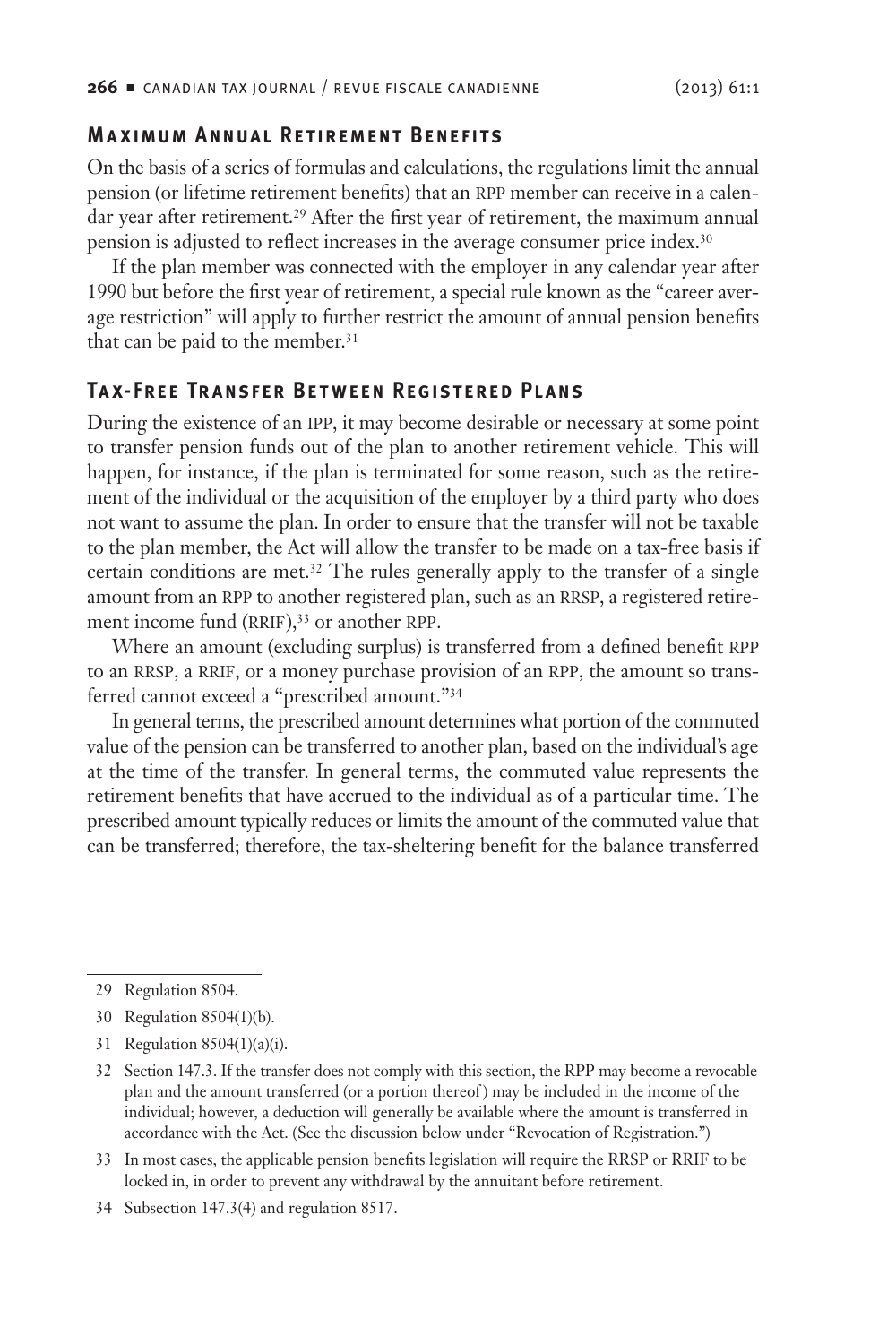<span id="page-10-0"></span>out of the plan is lost.35 Any excess over the prescribed amount will be included in the member's income and will be deemed to be a contribution paid by the member to the recipient plan.<sup>36</sup> The transferor plan will also become a revocable plan (discussed further below).37

Where the transfer of pension funds involves two defined benefit RPPs, the prescribed amount restriction described above does not apply,<sup>38</sup> and the full commuted value of pension benefits can generally be transferred tax-free, including any actuarial surplus in the transferor plan. (Surplus essentially represents the funds in the IPP that are not required to pay the promised pension benefits.) These favourable transfer rules could prove useful when an employee with an accumulated defined benefit RPP leaves his or her current position to join a new employer. The new employer could establish an IPP for the new employee (ensuring that the plan meets the requirements in the Act) and the employee's existing plan assets could then be transferred to the IPP without adverse tax consequences.

### **Ta x ation of Distributions to the Member**

At retirement, when the member is entitled to receive pension benefits, there are several ways through which the benefits can be paid. Regardless of the form of payment or the vehicle chosen, the benefits will be taxable in the hands of the recipient.

The pension benefits can be paid directly from the plan by the IPP trust. It is effectively possible to maintain the plan indefinitely until the purposes of the IPP trust are exhausted—that is, until such time as the pension liability of the plan is extinguished (usually at the time of death of the plan member and the member's beneficiary). This strategy not only provides maximum flexibility for the member, but also avoids the restrictive rules described above that would otherwise apply if the pension were commuted and transferred to an RRSP or a RRIF. Any payments

<sup>35</sup> There is, however, an exception for underfunded pension plans in cases of employer insolvency: see regulations 8517(3) through (3.02). These provisions generally allow a larger portion of the commuted value of an underfunded defined benefit RPP to be transferred on a tax-free basis under section 147.3.

<sup>36</sup> Subsections 147.3(10) and (11). If the transferee plan is an RRSP and the amount transferred exceeds the individual's RRSP deduction limit, the penalty tax imposed on excess contributions under part X.1 may apply. Some relief may be found in subsection 147.3(13.1), which generally provides for a deduction on the withdrawal of excess contributions. In such situations, however, it may be more advantageous to transfer the excess amount directly to the plan member (resulting in taxation of the transferred amount in the member's hands) instead of into the RRSP (thus triggering an excess contribution subject to part X.1 tax).

<sup>37</sup> Subsection 147.3(12).

<sup>38</sup> Subsection 147.3(3).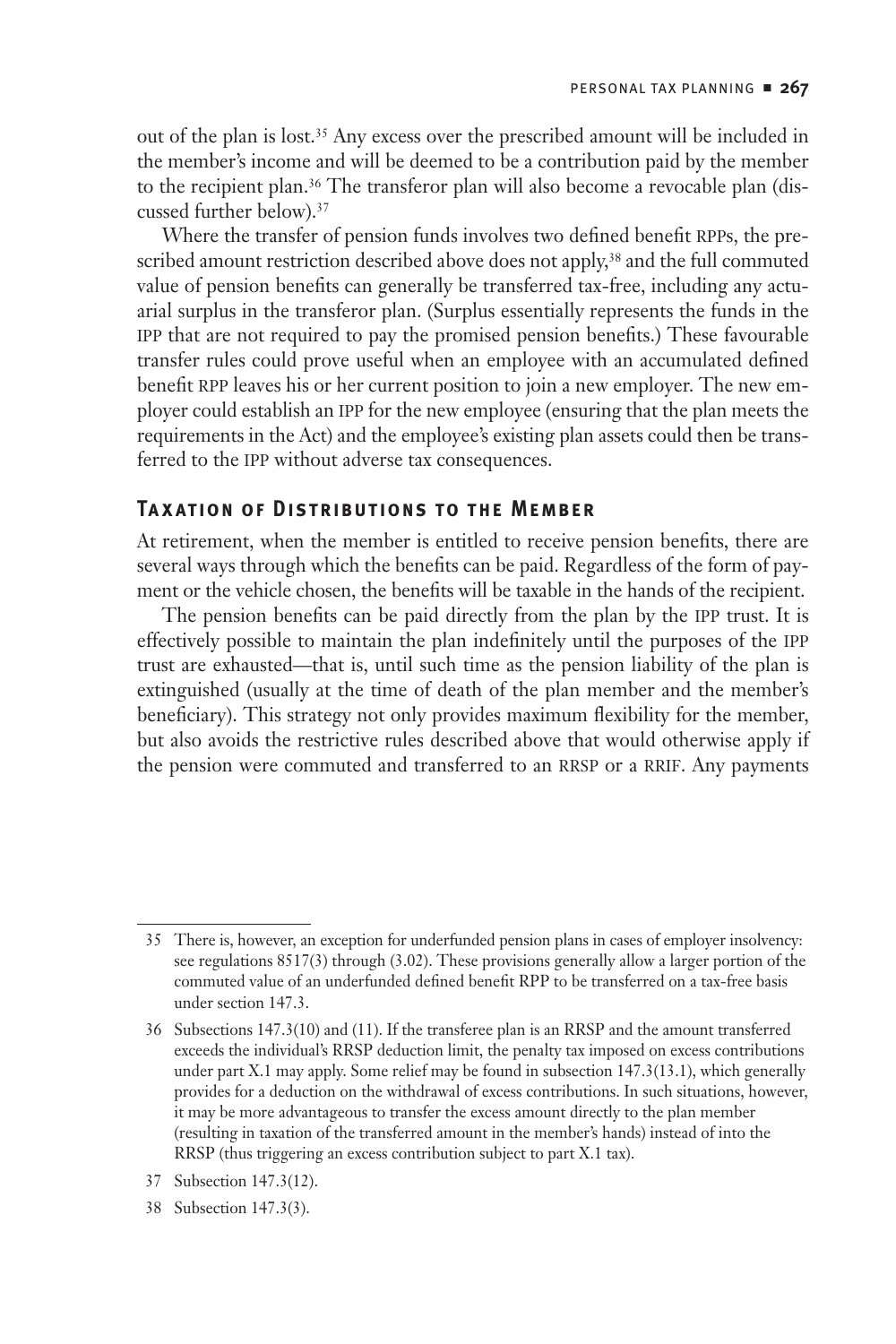from the IPP trust will be taxable to the recipient as a pension benefit.<sup>39</sup> The form of the payment or distribution, whether it be a periodic pension payment or a lump sum, is not relevant.

It should be noted that until the end of 2011, members of IPPs who were retired and entitled to pension benefits could choose not to receive any payments out of the plan, so that the benefits left in the plan would continue to accumulate and grow on a tax-free basis. Legislative amendments were enacted in December 2011 to limit such tax-deferral opportunities using IPPs.<sup>40</sup>

Beginning in 2012, a minimal amount must now be paid every year from the IPP to each plan member who has attained 71 years of age and who is in receipt of retirement benefits under the terms of the plan.41 This rule ensures the withdrawal (and thus taxation) of an annual minimum amount from the IPP once a member reaches the age of 71. This rule is similar to the current minimum withdrawal requirements from a RRIF.

On the retirement of the plan member(s), the employer may not wish to keep the plan active for a number of reasons, including, for instance, the continuing liability to fund any deficiency, which may be a risk that the employer is not willing to assume. Instead of distributing the pension benefits to the plan member out of the IPP trust, those benefits (excluding any surplus) could be commuted and then transferred on a tax-free basis to the member's RRSP or RRIF. Once the member begins to receive payments out of his or her RRSP or RRIF, such payments will be taxable to the member.<sup>42</sup>

Another option for the employer would be to purchase an annuity with the plan assets from an insurance company (provided that the terms of the plan allow such a purchase). An annuity will provide a stream of fixed payments to the plan member over a specific period of time once the member retires. In the current low interest rate environment, however, it may be difficult to find a life insurer willing to offer an annuity at a competitive price.

The Act allows an annuity contract to be purchased on a tax-free basis for the benefit of a member of an RPP. 43 However, among other conditions, the rights

43 Subsection 147.4(1).

<sup>39</sup> Paragraph 56(1)(a). Splitting pension income with a spouse is possible under section 60.03, paragraph 56(1)(a.2), and paragraph 60(c). Generally, an individual can allocate to his or her spouse or common-law partner a portion of his or her pension income in accordance with section 60.03 (which will require the filing of a joint election). The allocated pension income will be included in the income of the spouse or common-law partner under paragraph  $56(1)(a.2)$ and will be deductible to the pensioner under paragraph 60(c). The splitting of pension income can also entitle the spouse or common-law partner to a pension credit under subsection 118(3).

<sup>40</sup> Bill C-13, Keeping Canada's Economy and Jobs Growing Act; SC 2011, c. 24, given royal assent on December 15, 2011.

<sup>41</sup> Regulation 8503(26).

<sup>42</sup> Subsections 146(8) (income inclusion in respect of RRSP withdrawals) and 146.3(5) (income inclusion in respect of RRIF withdrawals).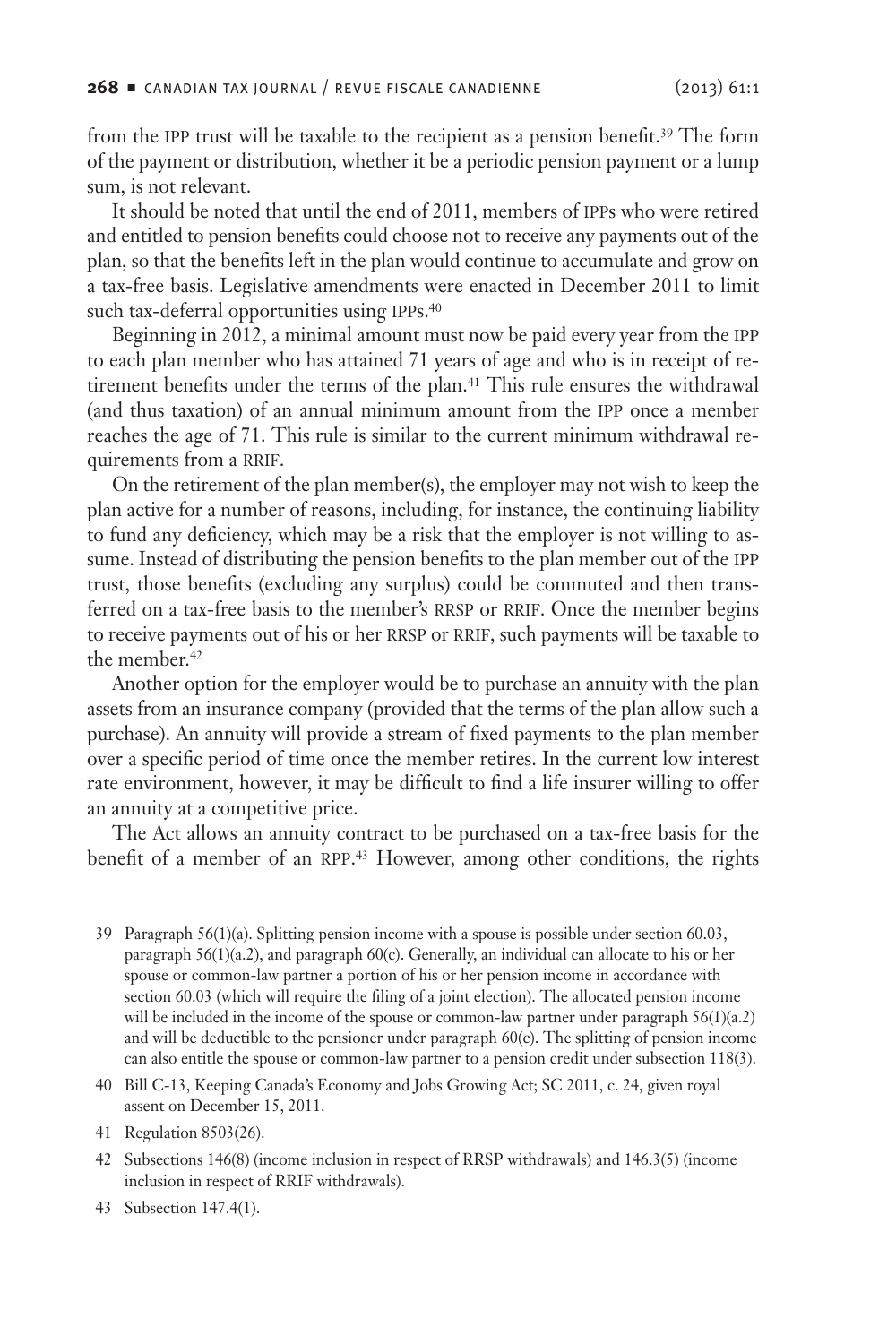<span id="page-12-0"></span>under the annuity must not be materially different from those provided under the RPP. If the annuity is purchased in accordance with the Act, the plan member will become subject to tax only when he or she receives payments from the annuity. Any such payments will be included in the recipient's income as a pension benefit or as an annuity payment.

# **REVOCATION OF REGISTRATION**

Most, if not all, of the tax advantages associated with an IPP depend on the plan's registration with the CRA. This requires continuous compliance with various requirements in the Act. Non-compliance can result in revocation or deregistration by the minister, which will generally result in onerous tax consequences for the member.

# **Grounds for Revoc ation**

The minister can revoke the registration of an RPP, and thus an IPP, if (among other reasons)<sup>44</sup>

- n the plan does not comply with prescribed conditions for registration (such as the primary purpose test discussed below);
- <sup>n</sup> the plan is not administered in accordance with the terms of the plan as registered;
- n the plan becomes a revocable plan (discussed below);
- <sup>n</sup> the plan administrator or the employer does not comply with the filing requirements under the regulations; or
- <sup>n</sup> the registration of the plan under the provincial or federal pension standards legislation is refused or revoked.

The decision to revoke a plan's registration is at the discretion of the minister.

# **Primary Purpose Test**

One of the prescribed conditions for registration is that the primary purpose of the plan must be to provide periodic payments to individuals after retirement and until death in respect of their services as employees.45 This test must be satisfied throughout the registration period of the plan.

The primary purpose test has been used on many occasions by the CRA to successfully revoke the registration of non-compliant pension plans. The CRA is concerned that certain business owners are setting up new IPPs without a bona fide employment relationship and without the salaries to support the past service benefits that the owner is, theoretically, buying. The CRA has noticed a trend where an individual

<sup>44</sup> Subsection 147.1(11).

<sup>45</sup> Regulation 8502(a).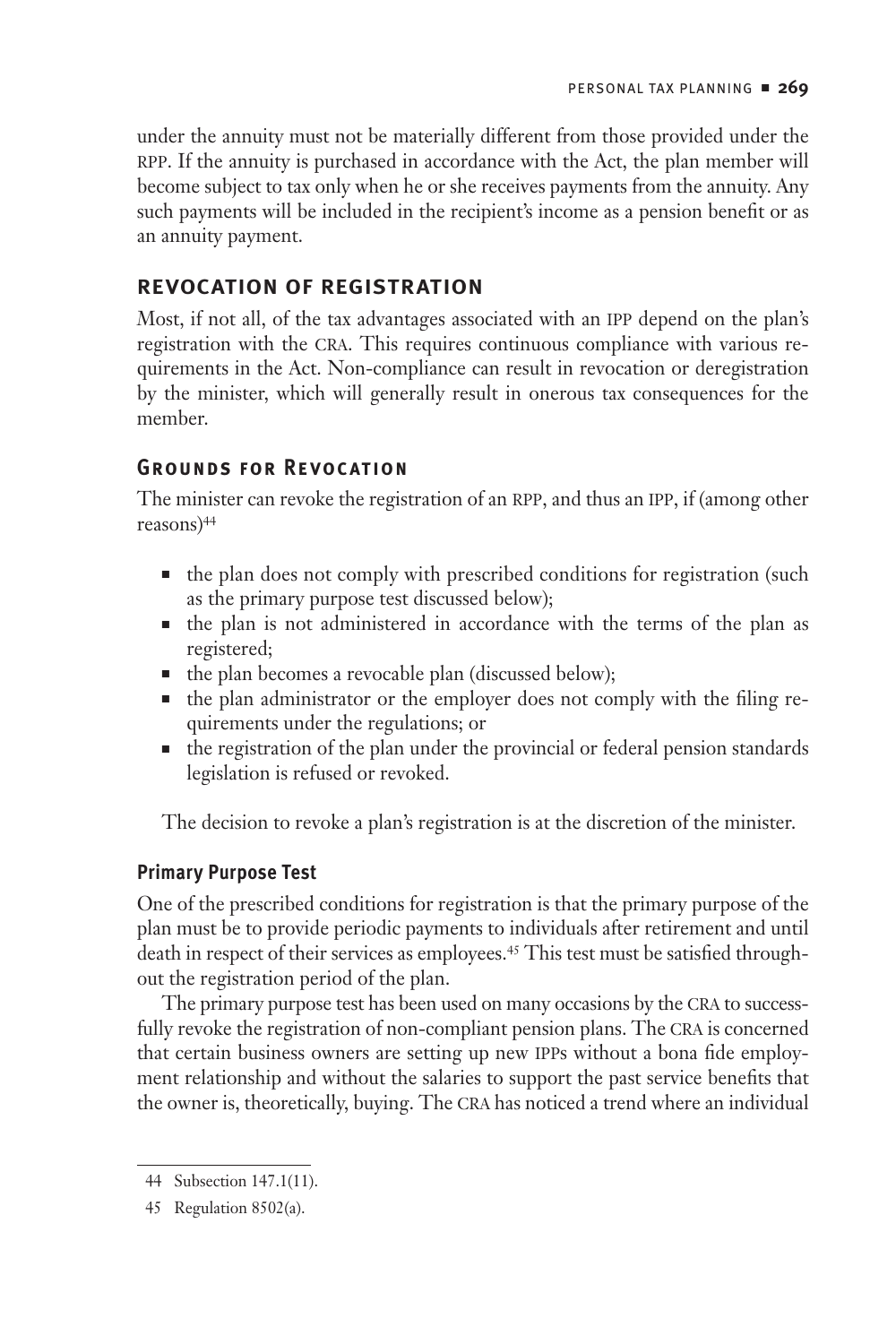near retirement age leaves his or her public sector employer, incorporates a business, establishes an IPP for himself or herself, and transfers the full commuted value of his or her former pension plan into the new IPP. 46 The IPP also purchases prior service under the former pension plan. The liabilities of the IPP are based on a low salary that the individual "pays" to himself or herself, and once an actuarial valuation is done on the IPP, there is a surplus (as a result of the low salary), which the member can then access.47

The CRA is of the view that most IPPs established in the manner described above will not meet the primary purpose test.<sup>48</sup> Arguably, in these circumstances, the primary purpose of the IPP is not to provide retirement benefits to an employee, but simply to facilitate a transfer of pension benefits from a prior plan without being subject to the commuted transfer limits described above (which would apply if an RRSP was used to receive the pension funds instead of an IPP). One should expect the CRA to express doubts about the legitimacy of the employment relationship between an IPP sponsor and a plan member (and whether the primary purpose test is met) where an individual forgoes a substantial retirement benefit with a former employer for a much smaller retirement benefit with a new employer (based on nominal earnings).

The concern of the CRA is also exemplified in a number of Canadian tax cases involving a similar fact pattern.<sup>49</sup> Those cases, in which the CRA was successful against plan sponsors and members, serve as a reminder to employers and small-business owners that an IPP must be established for the primary purpose of providing retirement benefits to employees. In particular, this jurisprudential trend is a cautionary tale about small-business owners who incorporate a new employment relationship for the sole purpose of establishing an IPP that will receive the commuted value of their pension previously accrued with a former employer. In these circumstances, the CRA will likely revoke the IPP's registration on the basis that the primary purpose of the plan was not to provide lifetime retirement benefits to the employee of the new employer. However, if the new employer was established for a reason other than to set up the IPP in order to receive benefits from a prior plan, and there exists a bona fide employment relationship between the new employer and the plan member, and the member's employment income with the new employer is comparable

<sup>46</sup> As indicated earlier, the restrictive transfer rules in section 147.3 do not limit the amount of commuted value that can be transferred from one defined benefit RPP to another.

<sup>47</sup> Financial Services Commission of Ontario, "Individual Pension Plans Face Revocation, Tax Consequences," *News Release*, September 24, 2001.

<sup>48</sup> Canada Revenue Agency, "Registered Pension Plans (RPPs): Frequently Asked Questions" (www.cra-arc.gc.ca/tx/rgstrd/rpp-rpa/fq-eng.html), at question 11.

<sup>49</sup> See, for example, *Pension Plan for Presidents of 1346687 Ontario Inc. v. Canada (National Revenue)*, 2007 FCA 262 (leave to appeal to the Supreme Court of Canada denied); *Pension Plan for Presidents of Jordan Financial Limited v. Canada (National Revenue)*, 2007 FCA 263 (leave to appeal to the Supreme Court of Canada denied); and *Pension Plan for Presidents of 1398874 Ontario Inc. v. Canada (National Revenue)*, 2010 FCA 14.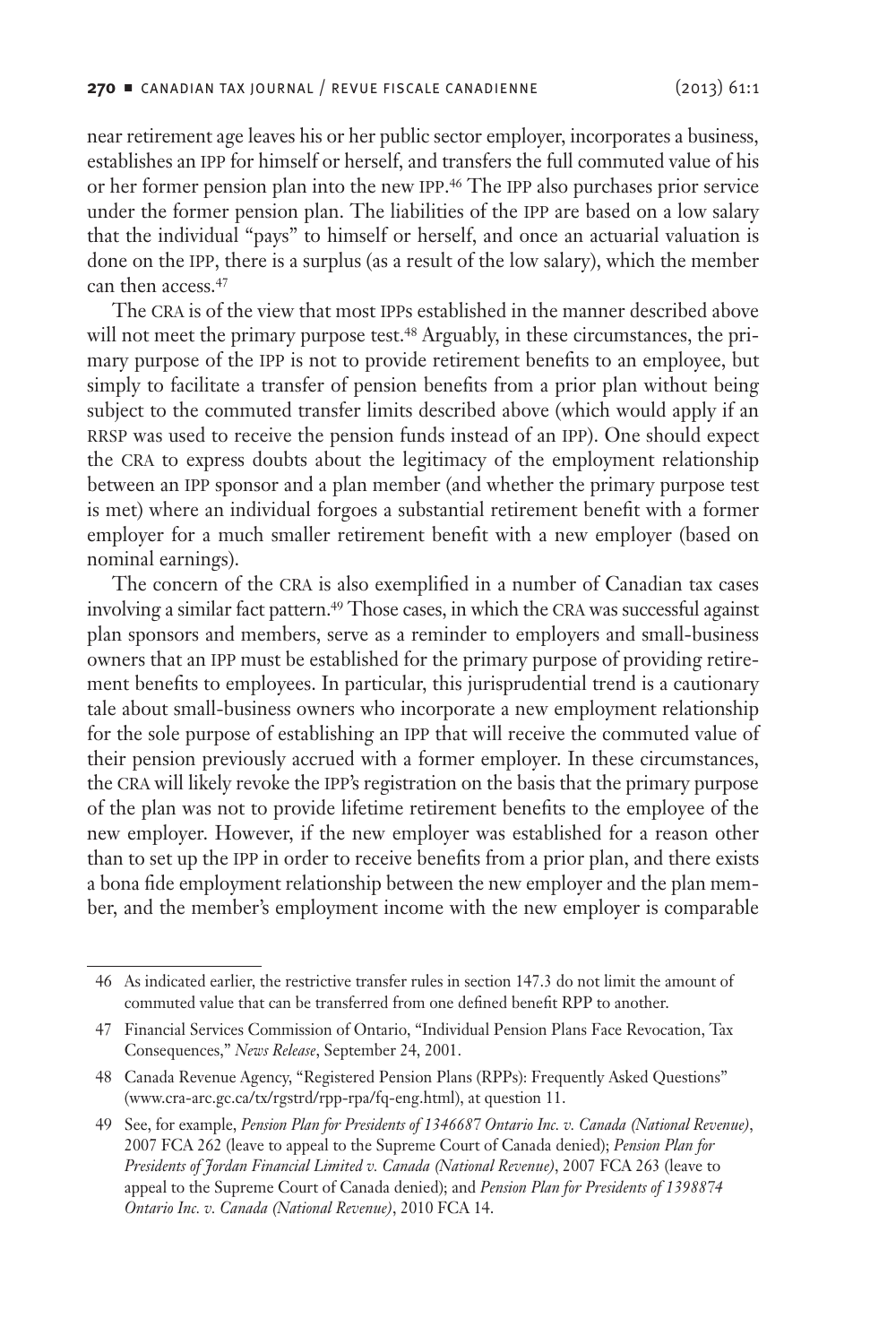<span id="page-14-0"></span>to that paid by the former employer (so as not to unduly create surplus), the CRA will generally consider that the primary purpose test is satisfied.<sup>50</sup>

### **Becoming a Revocable Plan**

Another ground for the revocation of a pension plan's registration with the CRA is that the plan has become a revocable plan. A plan will "become revocable" if, at any time, it does not meet certain specified conditions set out in the Act. Some of the most notable conditions to avoid revocation can be summarized as follows:

- *Regulation 8502(b)*. Each contribution made by the employer after 1990 must be an eligible contribution (discussed above).
- <sup>n</sup> *Regulation 8502(h)*. The investments of the RPP must comply with the restrictions listed in regulation  $8502(h).$ <sup>51</sup>
- *Regulation 8503(3)(a)*. The lifetime retirement benefits provided under the plan must be in respect of an eligible service period, which includes, for example, a period during which the member was employed in Canada and received remuneration from the participating employer (or a predecessor employer).
- *Regulation 8503(4)(b)*. The contributions made by a member in respect of a calendar year must not be paid before that year. This condition effectively prohibits the prepayment of member contributions.
- *Regulation 8503(26)*. A minimal amount must be paid every year from the IPP to each member who has attained 71 years of age and who is in receipt of retirement benefits under the terms of the plan.
- *Subsections 147.1(8) and (9)*. For any given year, the PA of the plan member (that is, the retirement benefits accruing in the year) must not exceed certain limits.

# **Ta x Consequences of Revoc ation**

While the Act does not specify what the tax consequences will be when the registration of an IPP is revoked, it seems clear that any tax burden will be borne by the plan member—that is, any tax payable will be paid out of the plan's assets. In *Boudreau v. Canada (Minister of National Revenue)*, 52 the court stated that the revocation of the registration of a pension plan would not cause the plan to cease to exist; rather, the tax advantages associated with the RPP would be lost. As a result, any contributions made to the plan would no longer be deductible. The income earned on the investments held in the plan would also be taxable. There is also a risk that a transfer of the plan's assets to another registered plan could result in double taxation, since the member would be taxed before the transfer (as a result of receiving the funds

<sup>50</sup> Supra note 48.

<sup>51</sup> For instance, the property held by the RPP cannot be a "prohibited investment" pursuant to regulation 8514(1). Further, the RPP cannot hold investments that are not permitted under the governing pension standards legislation.

<sup>52</sup> 2005 FCA 304.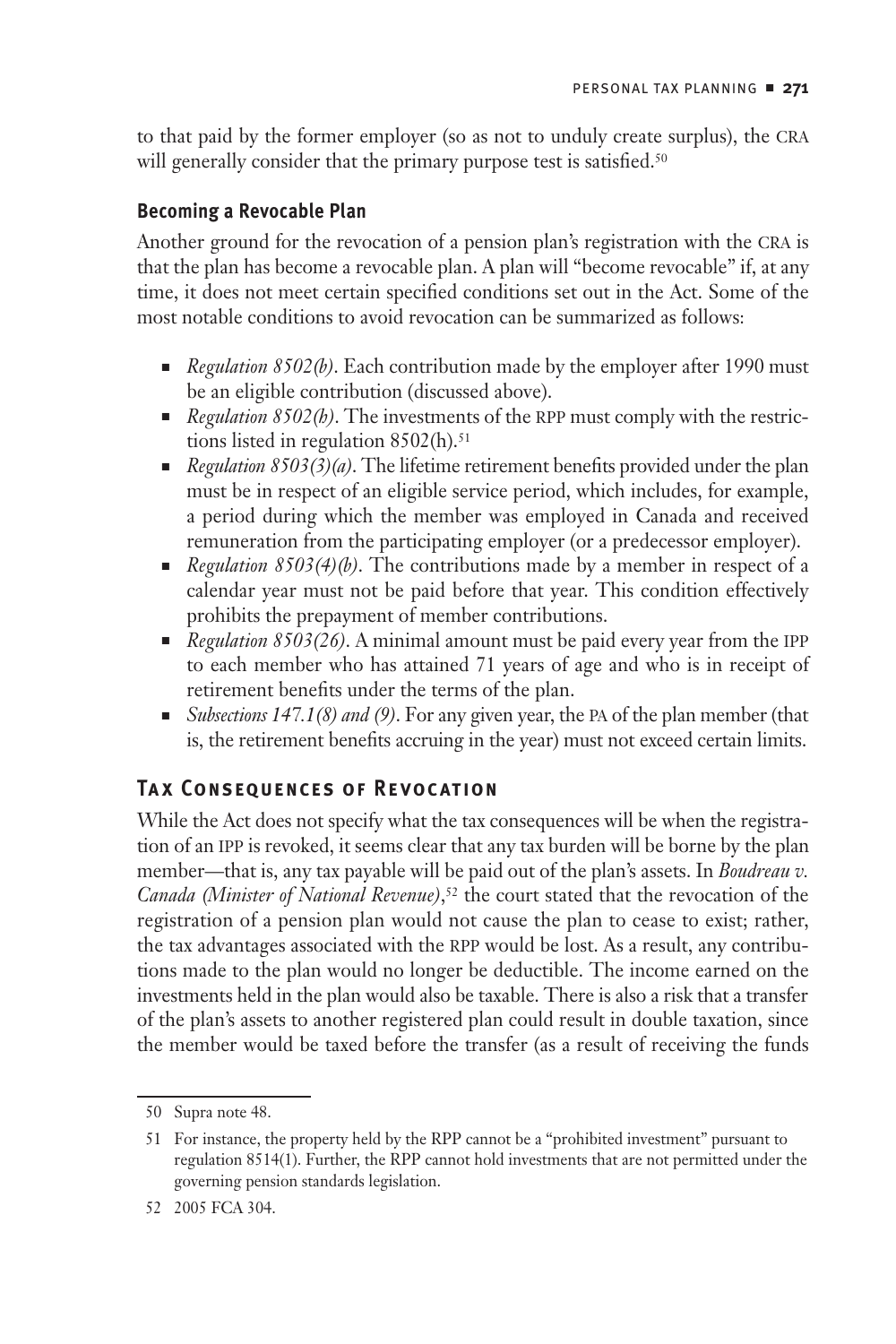<span id="page-15-0"></span>from the now defunct IPP)<sup>53</sup> and again when payments are made out of the registered transferee plan.

In contrast, the CRA appears to take the position that the plan will become a retirement compensation arrangement on the date of revocation.<sup>54</sup> In this case, a 50 percent tax will apply on all contributions held in the plan and on the investment income earned within the plan, with the result that the employer will have to remit to the CRA an amount equal to 50 percent of the plan's assets. This 50 percent tax on contributions and investment income will be refunded to the plan when distributions are made to the member. All distributions out of the plan will be treated as distributions from a retirement compensation arrangement and will be taxable in the hands of the recipient.<sup>55</sup>

However, if an IPP's registration is revoked retroactively to the date on which the plan was established, the tax consequences may even be more punitive, especially if the IPP received the commuted value of the member's pension plan with a former employer. In that case, the CRA may take the position that all of the pension benefits received by the IPP must be included in the member's income in the year of transfer. The resulting tax liability (together with interest and penalties) may well exceed the amount of the individual's pension and thus deplete the individual's lifetime retirement savings.

# **ADVANTAGES AND DISADVANTAGES OF IPPs**

A number of advantages and disadvantages of IPPs that were described earlier in this article will not be reproduced here. Rather, the advantages and disadvantages described below are intended to emphasize a few important features of the IPP that deserve particular attention.

### **Advantages**

### **Defined Benefit Plan**

Because an IPP is a defined benefit plan, the annual pension benefits that will be paid on retirement are defined by a predetermined formula. Regardless of investment performance within the plan, the promised pension benefits will be paid to the plan members. In other words, the pension to be received is determined in advance. This feature distinguishes IPPs from money purchase plans such as RRSPs, and provides for better retirement planning.

# **Increased Contributions and Maximization of Retirement Income**

Within the limits set out by the Act, the contributions made to the IPP by both the employer and the plan member are deductible in computing income for a taxation

<sup>53</sup> The receipt of the funds could be taxed as a pension benefit to the member (under paragraph 56(1)(a)) or as a distribution from a trust (under paragraph 12(1)(m)).

<sup>54</sup> Canada Revenue Agency guide T4099, "Registered Pension Plan Guide."

<sup>55</sup> Paragraphs  $56(1)(x)$  through (z).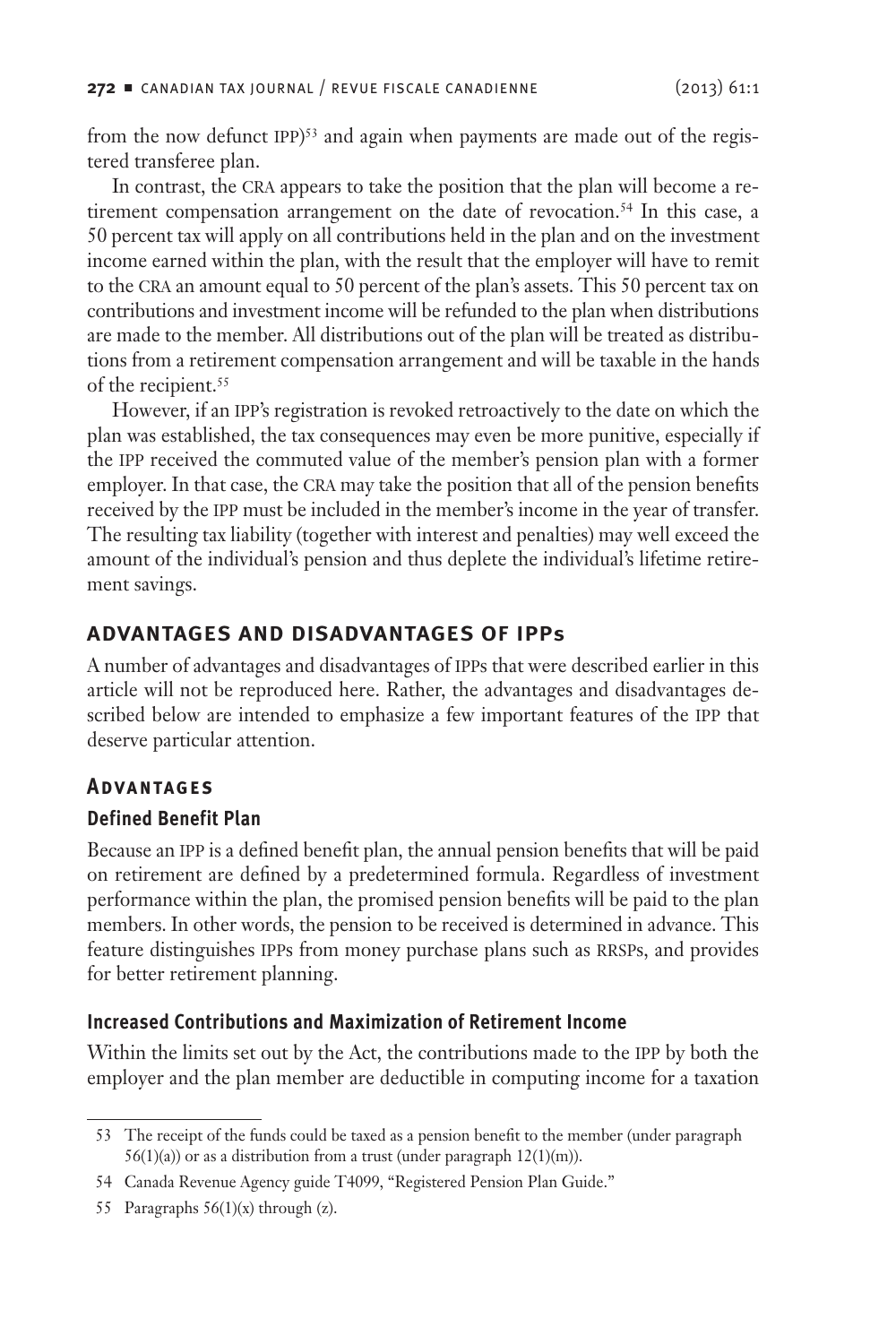year. Further, since the amount of the annual contribution that can be made to an IPP is generally larger than the maximum amount allowed as an RRSP contribution, the IPP contributor can claim a larger tax deduction and thus realize greater tax savings.

For example, in 2012, a contributor to an IPP set up for a 56-year-old individual earning over \$132,000 per year would be entitled to claim a tax-deductible contribution of approximately \$32,500 (\$9,530 more than the maximum permissible under the current RRSP limit). If the corporation sponsoring the IPP pays corporate tax at a 15.5 percent federal-provincial combined rate, the equivalent of \$1,477 in additional tax savings is generated. As discussed below, this advantage increases as the plan member ages and earns more, or if the investment return is less than a specific threshold, thereby requiring larger contributions to be made to the plan; the advantage also increases with respect to any administrative fees that the IPP sponsor pays directly. All of these factors peculiar to the IPP will allow the pension fund to grow at a faster pace.

It follows that the total amount of funds sheltered in an IPP can be significantly greater than that available in an RRSP at retirement. For 2012, the annual contribution to an RRSP is restricted to a maximum of \$22,970. On the other hand, the annual maximum amount of contributions for an IPP depends on several actuarial assumptions and factors, such as age and earnings, and the assumptions prescribed by the Act. Larger contributions will be required as the individual ages and earns more. As a result of those larger contributions, the individual can accumulate a greater amount of retirement savings than with an RRSP. If we assume a rate of return of 7.5 percent and an investment or management fee of 1 percent (whether within an RRSP or an IPP), an IPP could grow to \$8.4 million over a 25-year period as compared with \$5.5 million for an RRSP—an advantage of \$2.9 million, or a pension that is 53 percent greater. The ability to contribute more money to an IPP than to an RRSP makes the IPP a vehicle of choice to achieve maximum savings for retirement under existing tax laws.

The following example illustrates how an IPP can be used to maximize retirement income in two hypothetical scenarios.

#### *Example 2*

John is 40 years old and carries on business as a construction builder through his wholly owned corporation ("Johnco"). He receives a salary of \$150,000 per year from his company. Mary is 57 years old and the sole owner of a consulting company ("Maryco"). She earns \$230,000 per year from her company. For the sake of simplicity, it is assumed that John and Mary have no other retirement savings (such as RRSPs), and that their respective companies are recently incorporated, such that they are not eligible for a past service purchase. It is further assumed that the rate of return generated on assets held in an IPP or an RRSP, as the case may be, is 7.5 percent, before fees of 1.5 percent. Both Johnco and Maryco are subject to a combined federal-provincial tax rate of 15.5 percent, whereas the combined marginal personal income tax rate applicable to John and Mary is 46.41 percent.

The accompanying table indicates the amount of retirement funds that would be available to John and Mary on retirement at age 65, depending on whether the contributions were made to an IPP or an RRSP.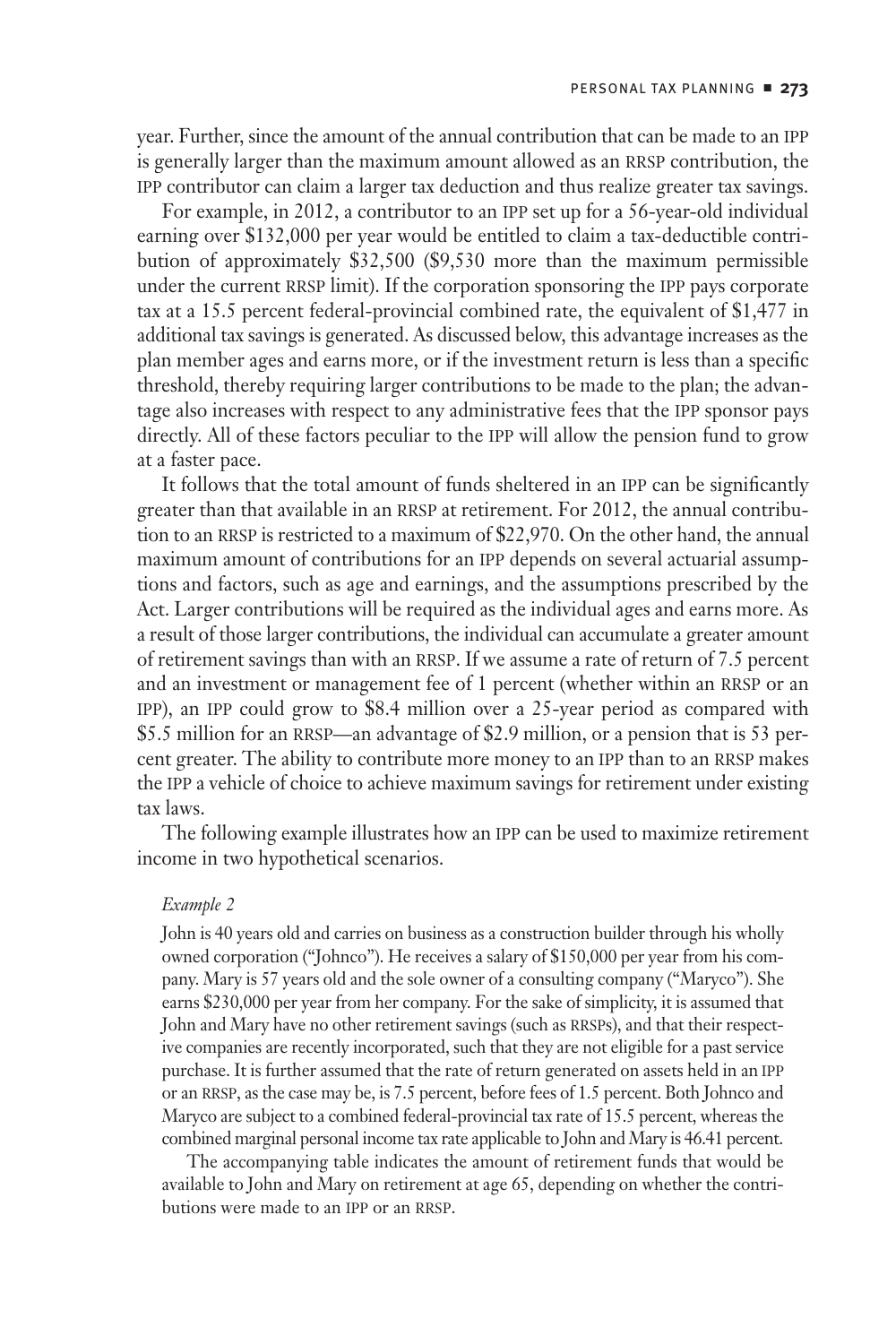<span id="page-17-0"></span>

|                                                                             | <b>TPP</b>            |                       | <b>RRSP</b>        |                    |
|-----------------------------------------------------------------------------|-----------------------|-----------------------|--------------------|--------------------|
|                                                                             | John                  | Mary                  | John               | Mary               |
| Age                                                                         | 40                    | 57                    | 40                 | 57                 |
| Annual salary                                                               | \$150,000             | \$230,000             | \$150,000          | \$230,000          |
| Number of years<br>before retirement                                        | 25                    | 8                     | 25                 | 8                  |
| Annual contribution <sup>a</sup>                                            | \$24,074.94<br>(2012) | \$33,129.69<br>(2012) | \$22,970<br>(2012) | \$22,970<br>(2012) |
| Total extra tax savings until<br>age 65 above RRSP $\lim_{b \to \infty}$    | \$13,871              | \$34,357              | na                 | na                 |
| Total additional assets<br>contributed to IPP versus<br>RRSP until age $65$ | \$38,955              | \$90,336              | na                 | na                 |
| Funds available at retirement                                               | \$647,014.06          | \$284,915.30          | \$608,058.97       | \$194,578.87       |

<sup>a</sup> The table shows the applicable contribution amount in 2012. For simplicity, the IPP contribution limit is replicated each year, but in reality, it would grow by 7.5 percent annually.

<sup>b</sup> This would include, for instance, lower personal taxes paid owing to lower salary available once plan expenses and contributions are funded by the corporate employer.

On the basis of the foregoing, it follows that, by contributing to an IPP instead of an RRSP, John would have an additional \$38,955 available at retirement, while Mary would enjoy an additional \$90,336. This simple comparison understates the IPP advantage since it assumes that the contributions made to the IPP in the current year are held constant over the time period to retirement. In reality, the IPP annual contribution figures would increase at a much greater pace than the RRSP limit, thereby widening the gap over the life of the two plans. In the above scenarios, the accretion to the net worth of the two individuals is based on the superior tax features of the IPP alone, since the rate of return on assets and fees payable are deliberately held constant across the RRSP and the IPP platforms to ensure appropriate comparability.

#### **Variety of Permitted Investments**

The list of permitted investments for IPPs is very broad. The only restrictions placed on IPP investments under the Act are

- <sup>n</sup> a "prohibited investment" under regulation 8514(1);56 and
- n any investment that is not permitted under the pension standards legislation governing the IPP, such as an investment of more than 10 percent of the book value of the pension fund in any single security.

<sup>56</sup> Under regulation 8514(1), a "prohibited investment" is generally defined as a share in, an interest in, or a debt of a person who is involved in the plan. This would include, for example, a share in, an interest in, or a debt of the participating employer, the member, or certain non-arm's-length persons. An interest in, or a right to acquire, a prohibited investment is also a "prohibited investment" under regulation 8514(1).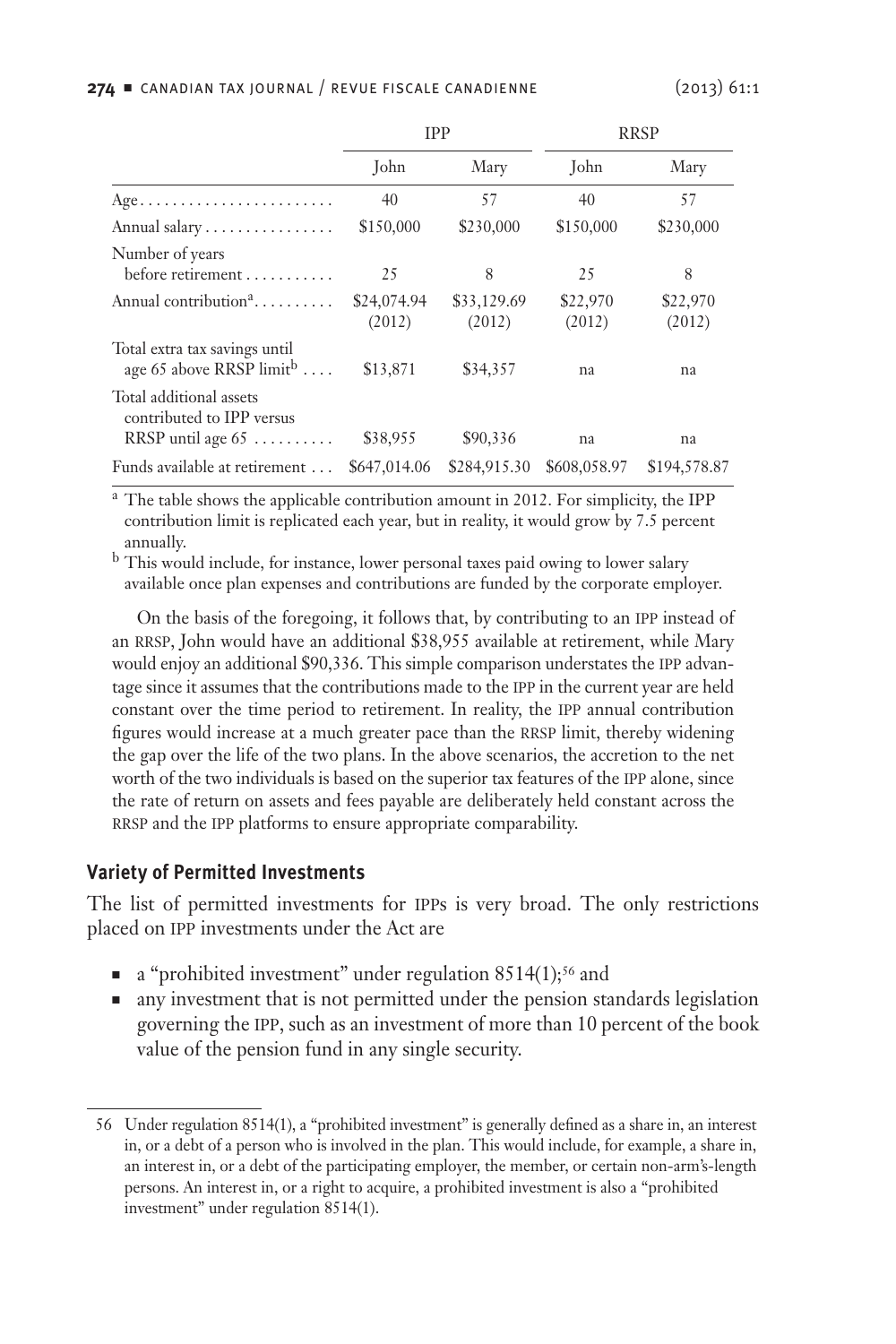<span id="page-18-0"></span>Failure to comply with these investment restrictions will result in the IPP becoming a revocable plan.<sup>57</sup>

Another investment opportunity available to IPPs is for several plans to pool their investments through a prescribed small business investment corporation (SBIC), which is exempt from taxation.<sup>58</sup> An SBIC is generally defined as a corporation that is owned by RPPs and invests in small-business securities.<sup>59</sup> Small-business securities include shares of an "eligible corporation," which essentially is a Canadian corporation subject to Canadian income tax that uses its property in an active business carried on in Canada.<sup>60</sup>

By pooling their investments through an SBIC, IPPs can obtain all the benefits that are typically associated with economies of scale available to sizable pension plans, such as higher investment returns, lower administration and management costs, and the possibility to invest in certain sectors that would not otherwise be accessible with limited capital or financial resources.

#### **Flexibility in the Plan Terms**

Flexibility in relation to the plan terms is a significant advantage of the IPP over any other tax-assisted retirement savings vehicle in Canada. Most IPPs are tailored to only one member, and the plan terms can be drafted such that the member, the surviving spouse, or the member's estate will benefit from all the funds accumulated within the plan. In contrast, the terms of group pension plans generally apply equally to all members, and it is usually not possible to transfer accumulated pension assets to a member's family, heirs, or estate. On the death of a group member, any remaining funds belonging to the member (other than survivor benefits, if any) revert back to the plan to finance the pension of the other living members. As for RRSP documents, they are boilerplate specimens whose basic terms are not subject to customization at all.

An IPP can provide that any surplus in the plan belongs to the plan member. This can give rise to various estate-planning opportunities. As noted earlier, surplus generally arises when the investment returns are higher than the amount required to pay the promised pension benefits. In retirement, the surplus could be withdrawn by the member on a taxable basis as a way of supplementing his or her annual pension; or, upon the member's death, it could be paid to the member's spouse, heirs, or estate as a taxable death benefit. Alternatively, any surplus that is not paid to the retired

<sup>57</sup> Regulation 8501(2)(a).

<sup>58</sup> Paragraph 149(1)(o.3) and regulations 5100 through 5104.

<sup>59</sup> Regulation 5101.

<sup>60</sup> Under the definitions of "eligible corporation" and "qualifying active business" in regulation 5100, the following persons will generally not qualify as an eligible corporation: a securities dealer; a bank; a credit union; a trust company; an insurance corporation; a corporation whose business is lending money, purchasing debt, or earning passive income from property or gains from the disposition of property; or a corporation controlled by one or more non-residents.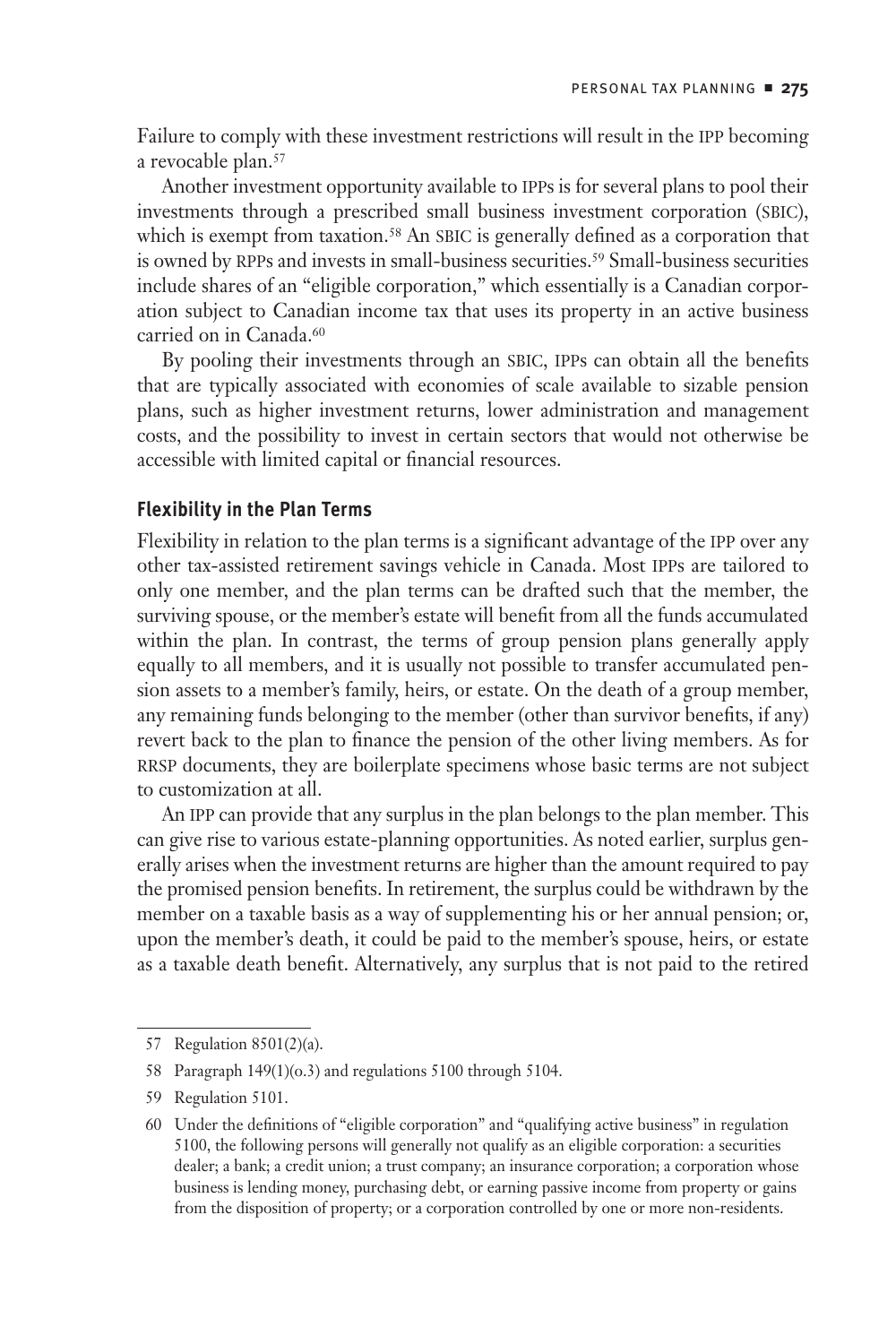<span id="page-19-0"></span>member could be used for another plan member, such as a family member who is employed by the business. In this case, the surplus would bypass taxation in the hands of the individual (or his/her estate) and continue to grow tax-free in the plan to fund the pension benefits for the family member.

Before retirement, the surplus could also be used to allow the employer or the employee to take a "contribution holiday" in years when the plan is considered to be adequately funded and therefore does not require any additional contributions.<sup>61</sup> In fact, where surplus exceeds certain limits, employer contributions to the plan will be restricted. On the other hand, in order to preserve the ability to make maximum contributions to the IPP, the surplus could be used to improve the pension benefits or otherwise be distributed to the plan member on a taxable basis, as discussed above.

Further, the terms of the IPP may allow the plan member to participate in the investment decisions of the plan, provided that they comply with the investment rules in the Act and the governing pension standards legislation. In other words, the IPP can be structured in a way that provides for member participation in the investment decisions (similar to a self-directed RRSP).

### **Creditor Proofing**

The assets held within an RPP are generally exempt from execution, seizure, or attachment under the federal or provincial pension benefits standards legislation.<sup>62</sup> It follows that IPP funds cannot be seized by the creditors of the employer or the member, assuming, of course, that the IPP was validly created and was not established in anticipation of an imminent seizure or bankruptcy.

### **Disadvantages**

### **Setup and Administration Costs**

IPPs are complex to establish and administer because they are subject to a considerable level of governmental regulation and require regular actuarial valuations. IPPs must also be registered with both the CRA and certain provincial or federal pension regulatory authorities. The cost to set up an IPP can vary between \$1,500 and \$5,000.63 Once the plan is established, administration, investment, and trustee fees will have to be paid annually. These can range from \$500 to \$2,000.64

In addition to the initial actuarial valuation, the plan must be valued by a qualified actuary at least every three years (or four years in certain provinces). An actuarial

<sup>61</sup> Note, however, that the RRSP deduction limit of the plan member will continue to be restricted during the years in which no contributions are made to the IPP, since the pension benefits accruing during those years will generate a PA to the member.

<sup>62</sup> There is one exception for a claimant under family-law proceedings with respect to the division of net family property.

<sup>63</sup> See Peter J. Merrick, *The Essential Individual Pension Plan Handbook* (Markham, ON: LexisNexis Canada, 2007), at 30.

<sup>64</sup> Ibid.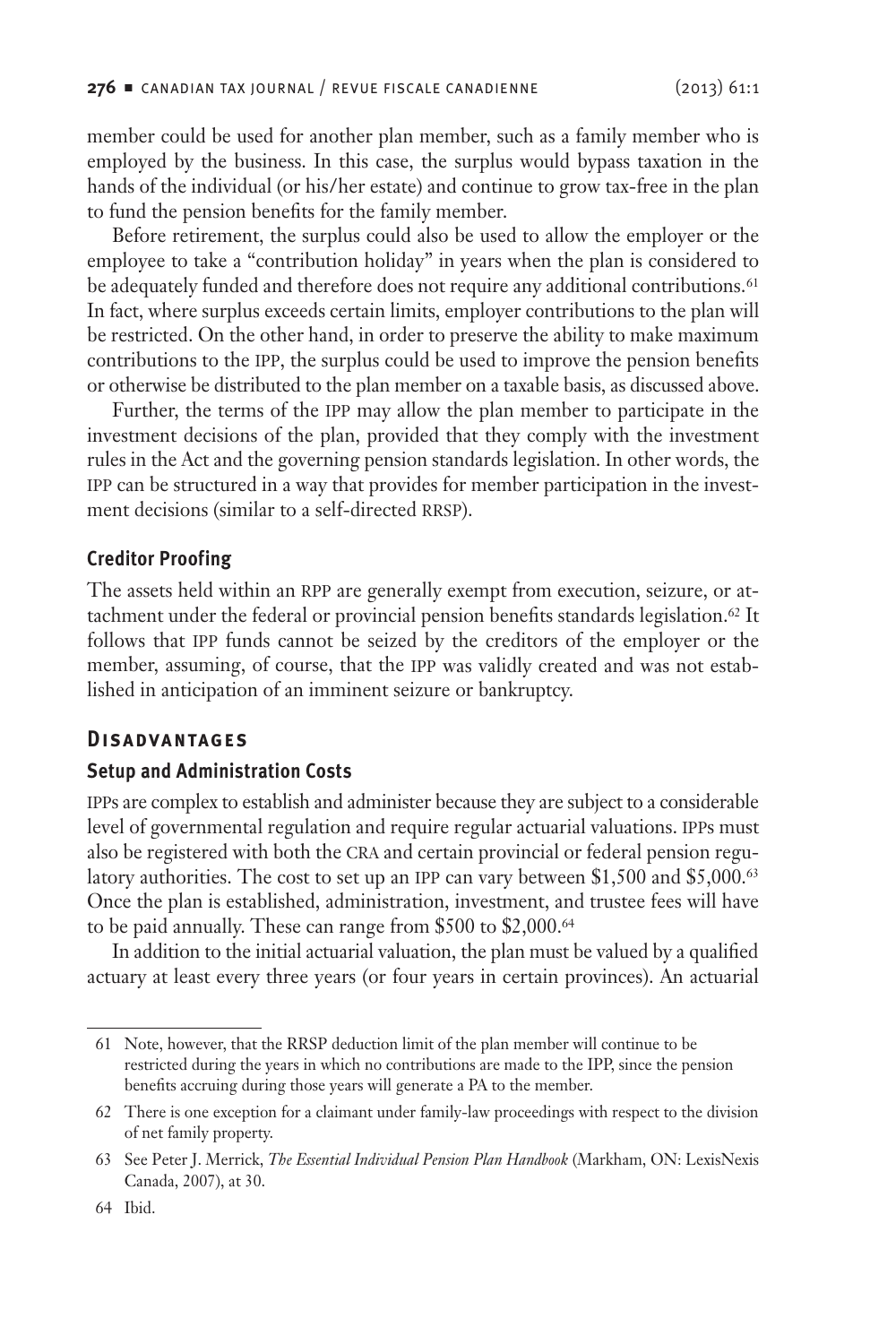<span id="page-20-0"></span>valuation report typically costs between \$800 and \$2,000, depending on the firm providing this service. Such valuation must be filed with the CRA, in order to obtain the deduction of contributions made to the plan; in addition, in some provinces (such as Ontario) it is also necessary to file the valuation with the pension regulators, to confirm that the IPP is sufficiently funded in accordance with the governing pension legislation. Other annual filings with the CRA may also be required, such as the mandatory filing of an annual information return<sup>65</sup> and the issuance of tax slips.<sup>66</sup> Provincial filings also have to be made, adding to the costs of compliance.<sup>67</sup>

Finally, owing to the inherent complexity of IPPs, the expertise of legal professionals is often required, further extending the list of ongoing costs that must be incurred in order to adequately operate and maintain an IPP. While the range of costs varies according to a myriad of factors, IPPs with very small asset bases could be considered uneconomical.

#### **Mandatory Funding**

As a sponsor of an IPP, the employer is responsible for the funding of the promised benefits and assumes the associated investment risk. Contributions to the IPP are determined by actuarial valuations and are mandatory, regardless of the employer's ability to pay. Therefore, in times of economic difficulty, those contributions could create pressure on the cash flow of the employer.

Further, if the plan has an unfunded liability or is in deficit (because the investment performance is below the actuarial targets), the employer will be responsible for funding the deficiency by making additional contributions to the IPP. Failure to make the required contributions could expose the employer to regulatory penalties.

On the termination of the plan, the employer may also be required under the pension standards legislation to fund any deficiency that exists at the date of the windup.

#### **The Locking-In Feature**

Under pension standards legislation, funds in an IPP are not accessible—and in fact are locked in—until retirement. Most pension statutes allow retirement to occur at age 55. Therefore, in contrast to an RRSP, where funds can be withdrawn at any time

<sup>65</sup> Regulation 8409(1). The prescribed form is form T244 ("Registered Pension Plan Annual Information Return"). However, see infra note 67.

<sup>66</sup> Regulation 200. For example, PA amounts for employees who accrued pension benefits in a year must be reported on a T4 slip. If pension benefits are paid to retired members in a year, the amount of the benefits must be reported on a T4A slip ("Statement of Pension, Retirement, Annuity, and Other Income").

<sup>67</sup> If a province has developed a harmonized filing agreement with the CRA (as is the case in Ontario), the pension plan is not required to file an annual information return (form T244) with the CRA but only the return that must be filed with the provincial regulatory body. As a result, most plans only file one annual information return with the province, thereby satisfying the CRA's annual filing requirement.